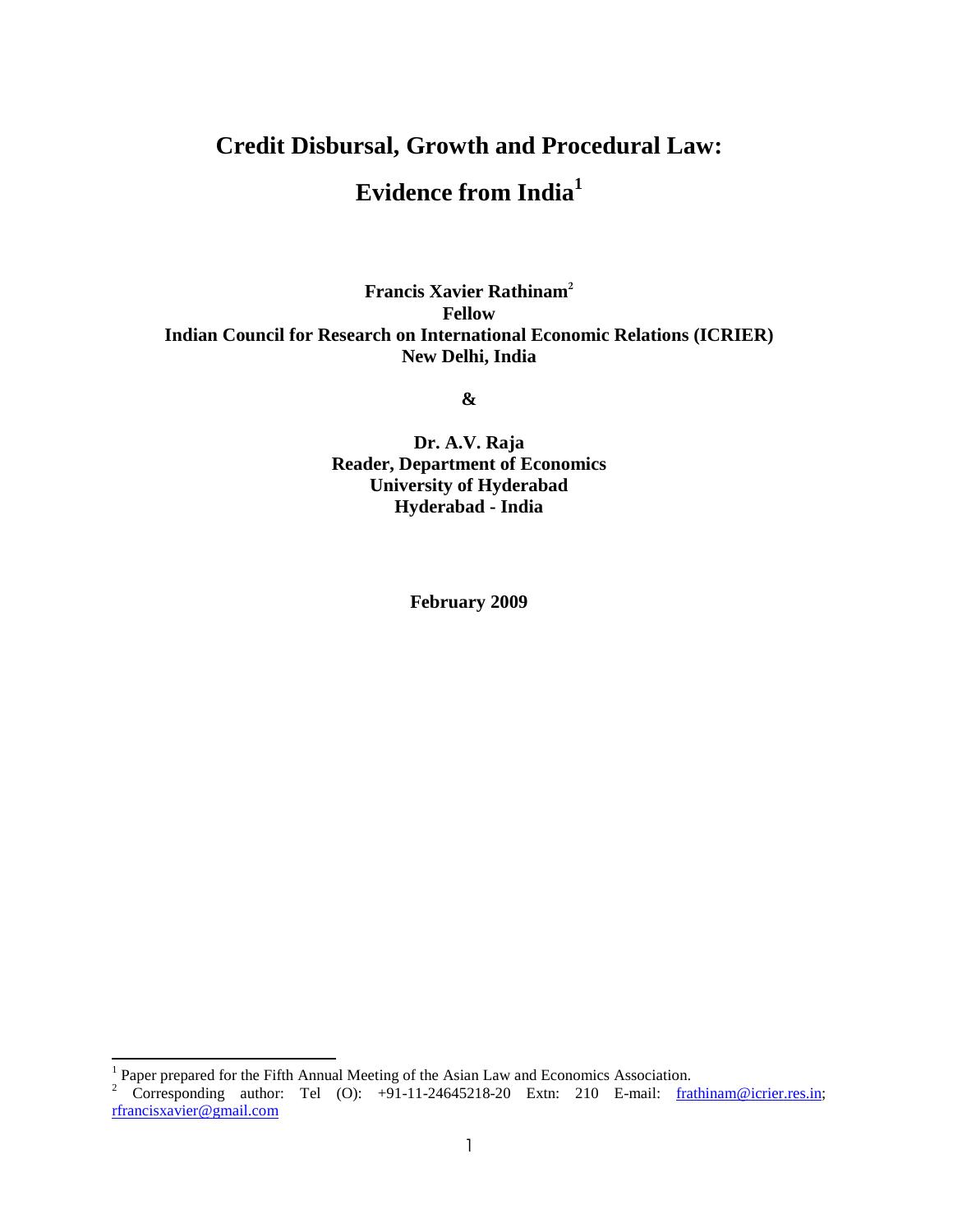### **Abstract**

*Law and Finance literature shows that effective creditor and investor protection lead to vibrant financial markets. In this paper, we argue that supporting laws that lead to swift enforcement and reduce the cost of availing legal services would help implement the law effectively. This paper analyses the causal relationship between the procedural law and credit in India using both macro and micro econometric techniques. Using newly constructed time series index of procedural innovations in the law in India, this paper tries to identify the direction of causality and also explore the possible channels of impact in the Indian context. The results suggest that there is a long run causal relationship between law and finance, and the channel of impact is debt accumulation rather than total factor productivity. At a micro-level, using the staggered introduction of the Debt Recovery Tribunals (DRTs), a fast track court for financial disputes involving banks, we show that the procedural law innovation in India, has resulted in higher disbursal of loans to the private sector by the banks.* 

Key words: Law and Finance, Economic Growth, Enforcement of Law, Granger causality and Difference in Difference Approach

JEL Classification: O16, K42, C32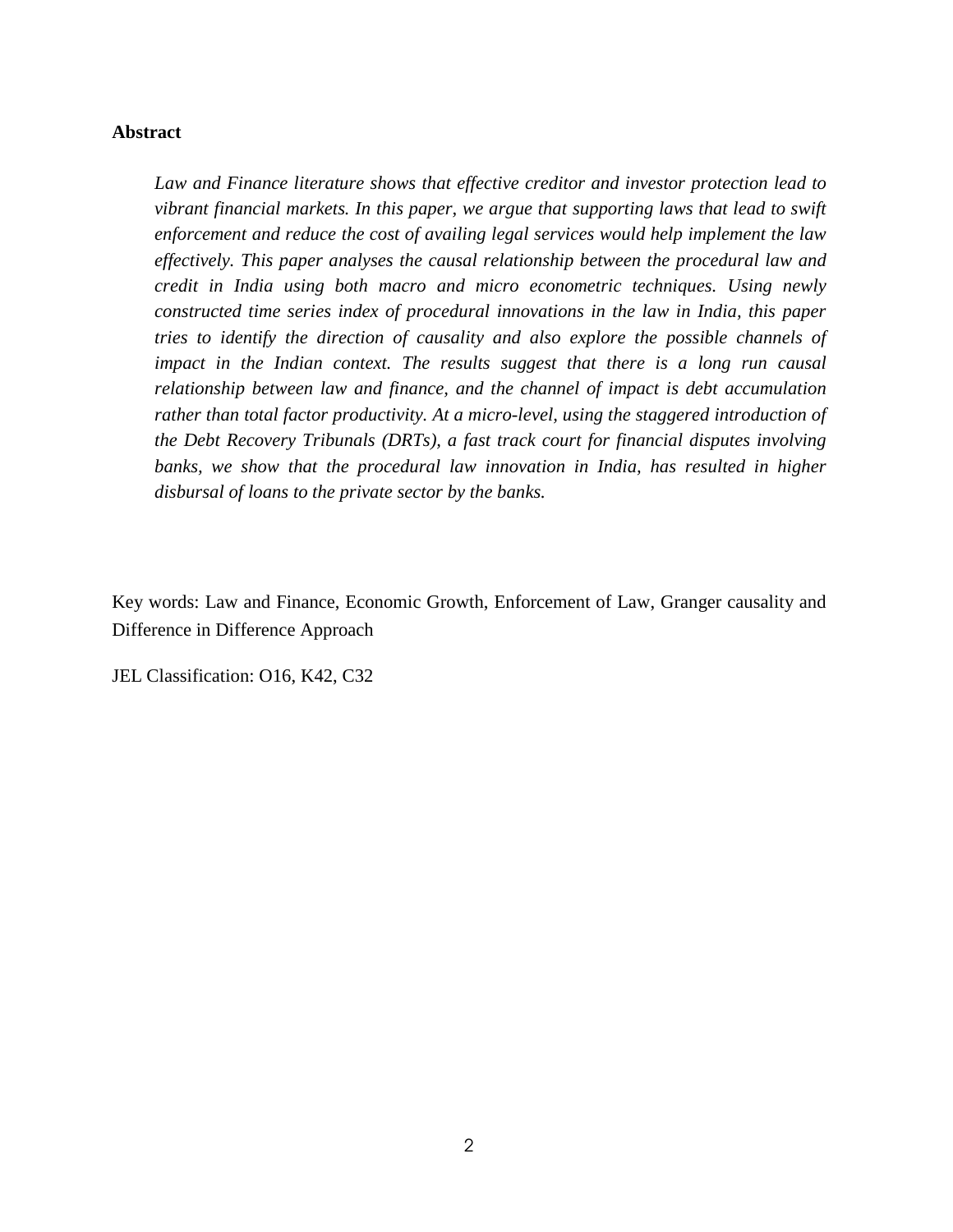### **I. Introduction**

Recent development in Law and Finance literature emphasize the importance of effective Law, especially creditor and investor protection, for the functioning of debt and stock markets (La Porta et al. 1997; Jappelli and Pagano 2002; Djankov 2003, 2006). Well developed legal institutions would reduce the informational asymmetry and increase the expected return from the perspective of the lender and thereby enhance the availability of external funds in the economy. In a series of empirical studies La Porta et. al. (1997, 1998 and 1999) showed that shareholder and creditor rights are correlated with higher private sector lending measured by total private sector lending divided by GDP in a cross country set up.

Although the evidence shows that the quality of substantive law and judicial enforcement is weak in most of the developing countries, India, a common law country, has developed the substantive law on par with most of the developed countries. However, India emerges as an outlier in cross country regressions which use an index of substantive law on books as a measure of investor protection with a strong property rights regime but a relatively underdeveloped financial system. This result is paradoxical if one assumes that the law on books is implemented efficiently. However a number of country specific studies show that the Law on books is not enforced efficiently and thus forms an impediment in creating the right incentives for efficient transfer of savings into productive investment: In Argentina, the quality of judicial enforcement is correlated with higher lending to corporate sector (Cristini, Moya and Powell, 1999). On the other hand, in Italy (Bianco, Jappelli and Pagano (2004), show that poor enforcement measured by the trial backlog led to a credit squeeze. Fabbri and Padula (2004) makes use of trial– disposal ratio to show that judicial inefficiency is correlated with the availability of external finance and banks' lending rates in Spain. Further, Clague *et al* (1999), in a cross country set up, show that a strong third party enforcement reflected by high ratios of "contract intensive" money to GDP is correlated with higher growth. A number of studies, in the context of housing loans and mortgages, show that weak foreclosure process is associated with higher interest rates and debt volume (Meador, 1982; Gropp, Sholz and White, 1997). A sluggish legal system increases the bounty on opportunistic behavior and discourages the creditors from lending in the first stage (Bianco et al, 2004).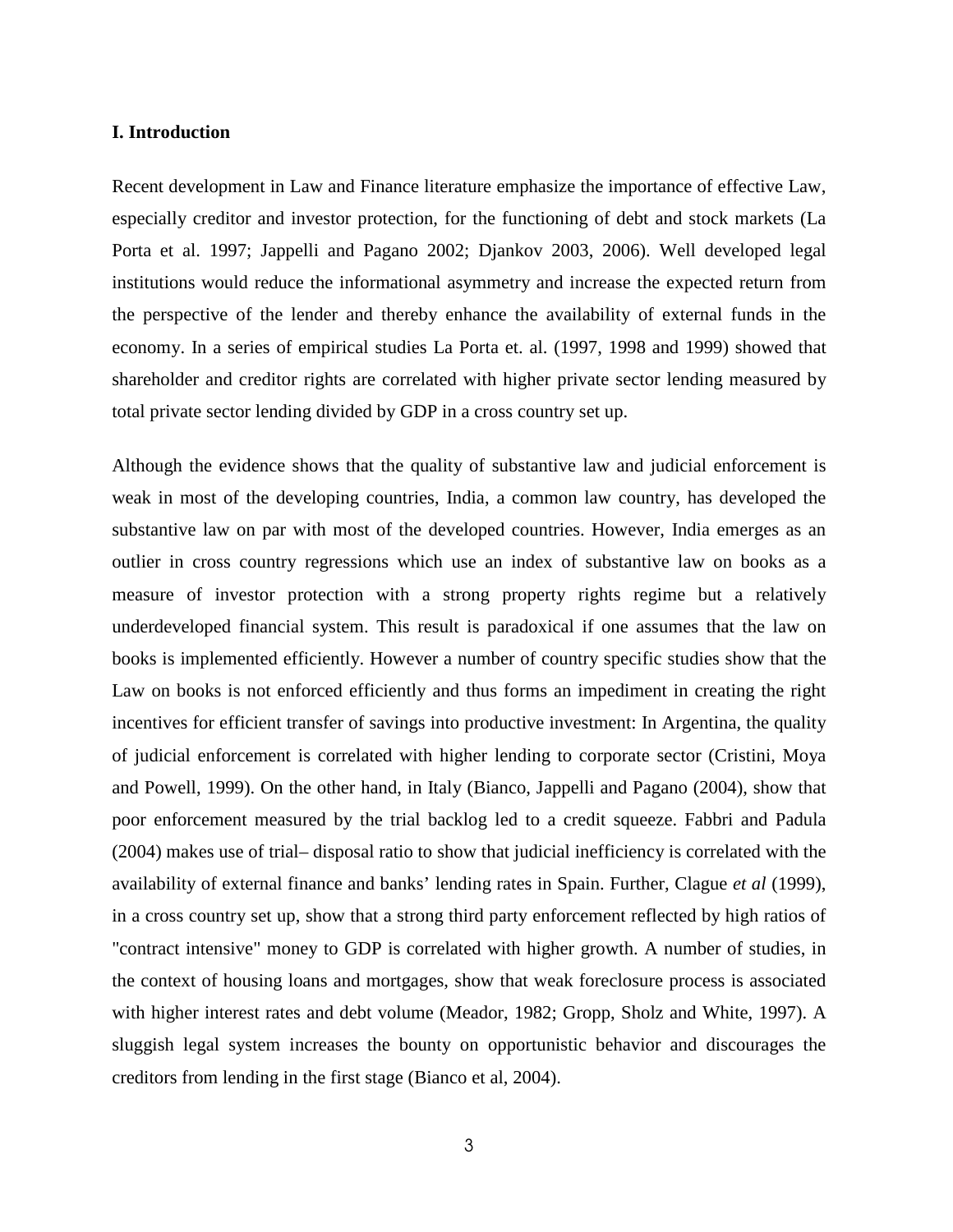There are two observations that are of relevance: The first is that "enforcement" of creditor and investor protection is measured by the index of how quickly the judicial system can bring about a redressal of cases where there is a default. Secondly, in most of the studies it is the substantive Law on books that measures investor protection. The case specific studies referred to above concentrate on the efficiency of disposal of cases and not on the *supportive laws* that go into the making the substantive law *operational*.

In this paper, we maintain that supporting laws, which help in implementation of general laws in a manner that minimize the costs of implementation, are needed for efficient implementation. For example, from the developing country perspective, any procedural development that reduces the cost of availing legal services and swift contract enforcement would help in enforcing the institution of property rights protection, and, in particular, creditor and investor protection. Such supporting laws improve investor/ creditor confidence in the system and increase the total credit advanced in a credit constrained economy. Thus, a good substantive law which is in the interest of the creditors and *ancillary procedures* that help in the swift enforcement of the law on books would lead to a lowering of the risks associated with lending and lead to higher external finance.

The pertinent question is what are the reasons that make the recovery of debt a slow process in India? The standard reasons given in the literature refer to a supply constraint from the judicial apparatus. In this paper we maintain that there can be other constraints in form of a lack of or inefficient *procedural laws* that exacerbate such bottlenecks and act as impediments in creating the right incentives to lending behaviour. Debt default was widespread as the *procedure to recover* bad debt was a fairly difficult process due to the possibility of numerous appeals under Code of Civil Procedure (1908) and about 40% of debt recovery cases were pending for more than 8 years in various civil courts due to court delay (Law Commission of India 1988). Escalated time and cost of recovery of bad debts due to formalism and court delay made private sector lending unattractive and consequently Indian banks had invested more than the stipulated proportion in risk free government bonds (Banerjee *et al*, 2003). It is well known that there have been a number of changes/ developments in India pertaining to laws on debt recovery. Such support structures take the form of *procedural law* rather than the substantive laws. However, the dynamic relationship between legal changes in procedural law and the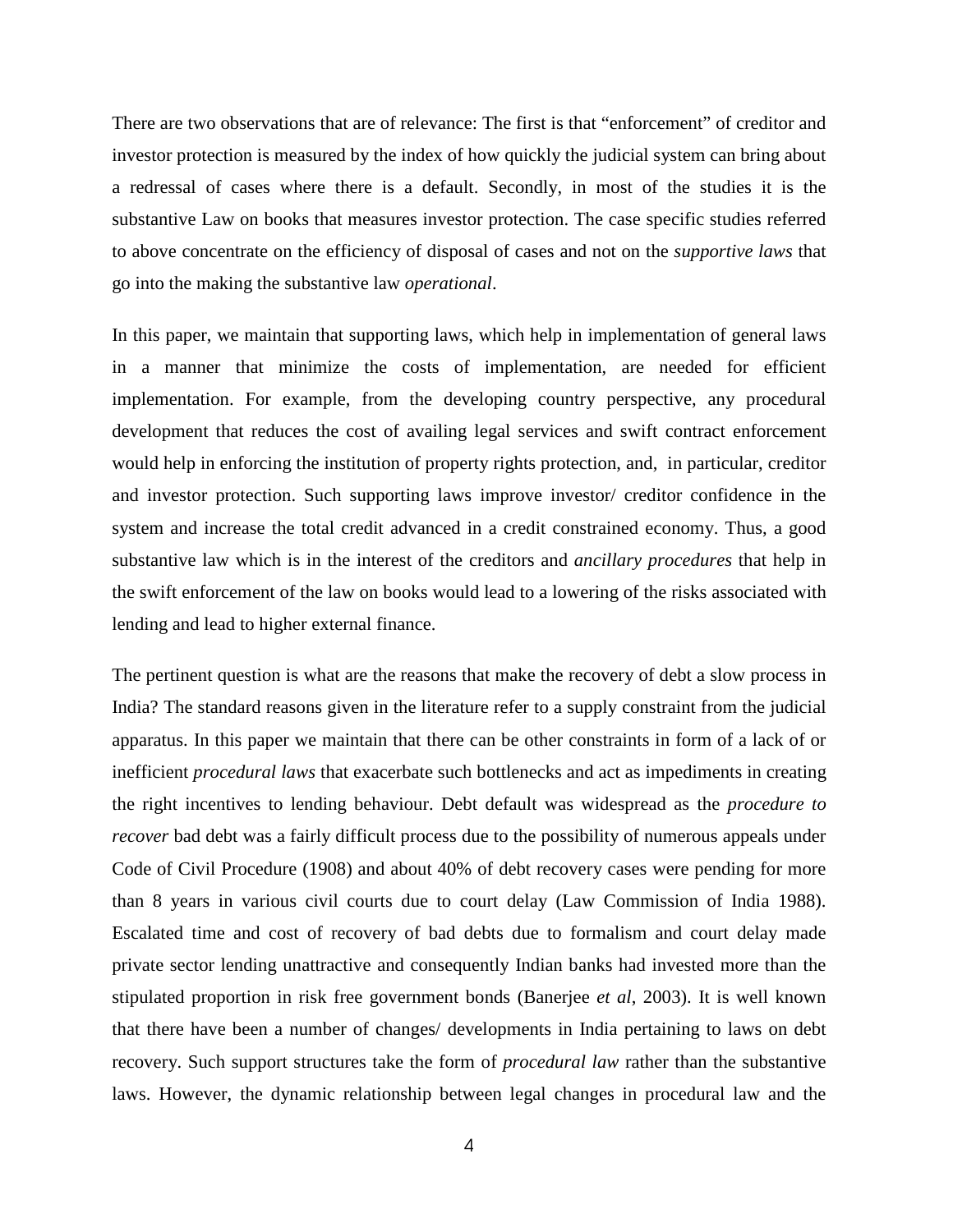lending behavior of the participants in the credit market is not well documented in the context of developing countries especially in the Indian context.

This paper analyses the relationship between law and credit in India, both from a macroeconomic perspective using time series data and from a microeconomic perspective using bank level panel data. Though a number of macroeconomic time series studies show that the causal relationship between credit dispersal and economic growth is country specific (Demetriades and Hussein, 1997), the relationship between legal apparatus, credit availability and economic growth is not well explored. We construct an index to capture the provisional innovations in the law in India pertaining to financial sector that make enforcement quicker and reduce the costs of using the legal system. The main focus of macro analysis is twofold: first, to establish a positive long run relationship between finance and economic growth with meaningful measures of financial development and, second, to identify the direction of causality. Modern multivariate time series techniques such as Johansen's cointegration techniques and a number of Granger Causality tests are employed to test long run causal relationship between law, credit and economic growth. Past literature show that channels of impact of finance and growth are investment and capital formation rather than savings (Sahoo et al, 2001) and productivity (Beck et al, 2001). In this paper we try to analyze the possible channels of impact in the Indian context in the light of legal development.

At the Micro-level, we show that a procedural law innovation in India, the Debt Recovery Tribunals (DRTs) for faster redress of financial disputes involving banks, has resulted in higher disbursal of loans to the private sector by the banks using bank level panel data. We make use of the staggered introduction of DRTs to capture the causal effect of procedural innovation on the lending behavior of banks that were exposed to DRT (treatment group) vis-à-vis the banks that were not (control group) as the decision to give DRT to a particular state was not systematic.

The paper proceeds as follows: the second section gives a detailed account of data and methodology for constructing the indices mentioned above. Econometric methodology is given in the section three. The results are discussed in section five and conclusion follows.

### **II. Data & Methodology for Causality Tests**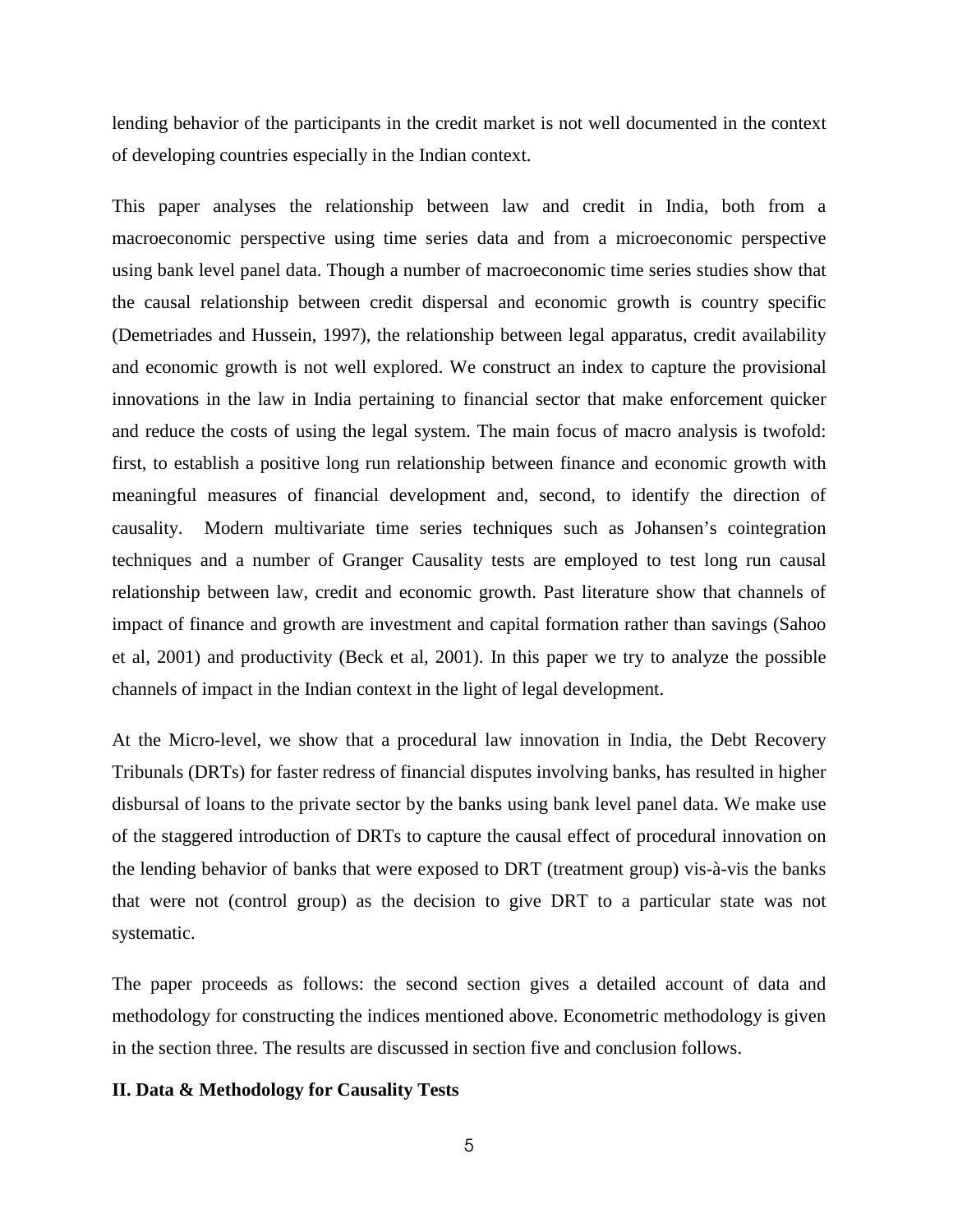Private credit (CR) taken from Financial Structure database, which is the ratio of bank credit to the private sector to nominal GDP has been proved to be one of the better measures of financial sector development in the literature (Levine, 2005). Private credit excludes credits issued by the central bank and banks' loans to the government. This captures the importance of the intermediary sector in the system by the extent of its usefulness in transferring the resources to their most productive use.

Following standard practice, real GDP per capita (PGDP) is used as our measure for economic development (King and Levine, 1993a, b; Demetriades and Hussein, 1996 and others). All conventional measures of financial sector such as M2, credit to private sector, nominal and real GDP, Per capita gross domestic savings (PGDS), per capita gross domestic fixed investment (PGDFI), per capita gross domestic fixed capital formation (PGDFC) and the measure of trade openness (OPEN) are taken from National Accounts Statistics of India: 1950–51 to 2003-04 provided by EPW research foundation. Total factor productivity (TFP) is computed using conventional growth accounting<sup>3</sup>. All variables are quoted in local currency if not mentioned specifically. The data are converted into natural logarithms so that they can be interpreted in growth terms after taking the first difference.

#### **A) Index of Procedural Law and Enforcement (LD)**

 $\overline{a}$ 

As argued at the outset, our index of procedural law and enforcement (LD) contains those provisions in law and regulatory reforms that matter for the speed and the quality of redress. The index gets a value of one if a specialized board or tribunal is constituted to resolve insolvency and debt recovery matters for the period 1960 to 2006. We believe that a specialized forum to deal with these matters would have an advantage over overburdened courts in speeding up the process.

3  $Y = A e^{bt} K^{\alpha} I^{(1-\alpha)}$  $Y_t = A_0 e^{bt} K_t^{\alpha} L_t^{(1-\alpha)}$  is the conventional aggregate production function where *Y* is real GDP, *K* is capital stock, *L* is total employment and  $A_0 e^{bt}$  is technological progress. Dividing both the sides by L and taking the natural logarithms gives the following linier equation that could be empirically tested.  $y_t = a + b_t + \alpha k_t$ where the lower case letters indicate log terms and  $a$  in the regression is the measure total factor productivity.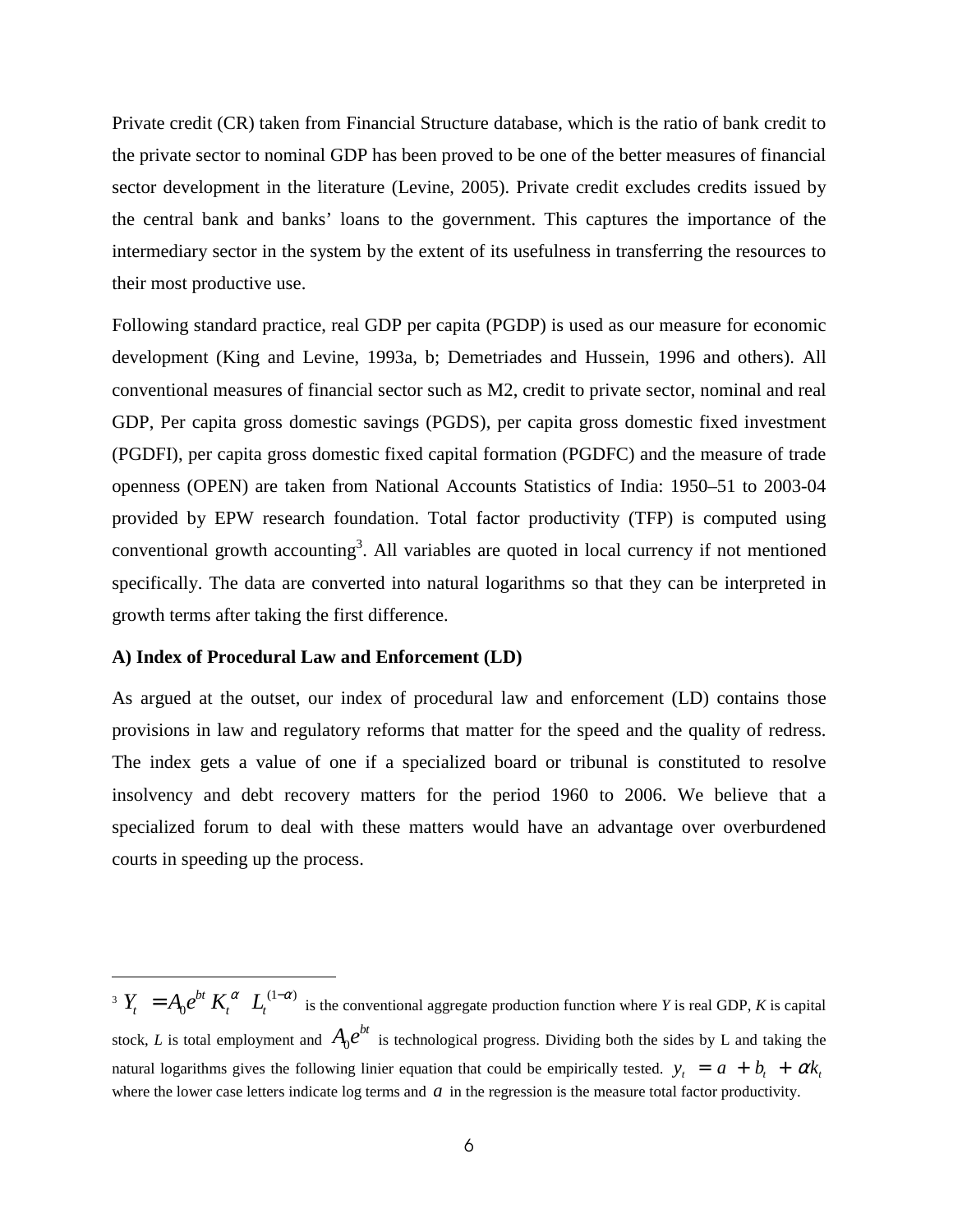The Companies Act (1956) required creditors to file a case in the High Courts for proceedings such as liquidation of companies. The Companies Act was constantly amended $4$ . The first reform was to constitute Company Law Board<sup>5</sup> (CLB) with the consolidated power under The Companies Act, 1956, Securities Contracts (regulation) Act, 1956, MRTP Act, 1969 and Code of Civil Procedure, 1908. A special tribunal, Board for Industrial and Financial Reconstruction (BIFR) was constituted for revival and rehabilitation of companies under Sick Industrial Companies (Special Provisions) Act, 1985 (SICA) in 1989. It was expected that by expediting the process of revival, idle investment in the sick units could be released for more productive use in the hands of creditors. A capital markets regulator, Securities Exchange Board of India (SEBI) was constituted in 1993 to police capital market transactions. To overcome cumbersome provisions of the Companies Act (1956) and the Code of Civil Procedure (1908), Debt Recovery Tribunals (DRTs) were set up in order to expedite the debt due to banks and financial institutions. DRTs made private sector lending more profitable to the banks by quickening the process of redress in case of default (Visaria, 2006). The Securitization and Reconstruction of Financial Assets and Enforcement of Security Interests Act (SRFAESI Act) has made further reforms in debt recovery by allowing the lenders to use DRTs to recover nonperforming assets (NPAs) depending on the size of the disputed amount. As reconstruction, rehabilitation and winding up of Companies are dealt by various authorities National Company Law Tribunal was constituted under The Companies (Amendment) Act 2002 to consolidate and minimize overlapping jurisdiction. Pending matters in High Courts, CLB and BIFR are transferred to NCLT.

These innovations, which aimed to speed up dispute redress related to debt matters, would reduce the resources spent on enforcing financial contracts. This time series index of procedural law and enforcement shows a dramatic increase in the 1990's which coincides with the period of fastest financial sector development in India.

### **Econometric Methodology**

 $\overline{a}$ 

<sup>&</sup>lt;sup>4</sup> Concept paper on the Companies Amendment Act (2002) states that the Companies Act, 1956 was amended 24 times since its inception. The major amendments include Companies (Amendment) Act, 1988 based on Sachar Committee recommendations and Companies (Amendment) Act 2002 based on Eradi Committee recommendations.

<sup>&</sup>lt;sup>5</sup> See section 4 of the Companies (Amendment) Act (LIII of 1963).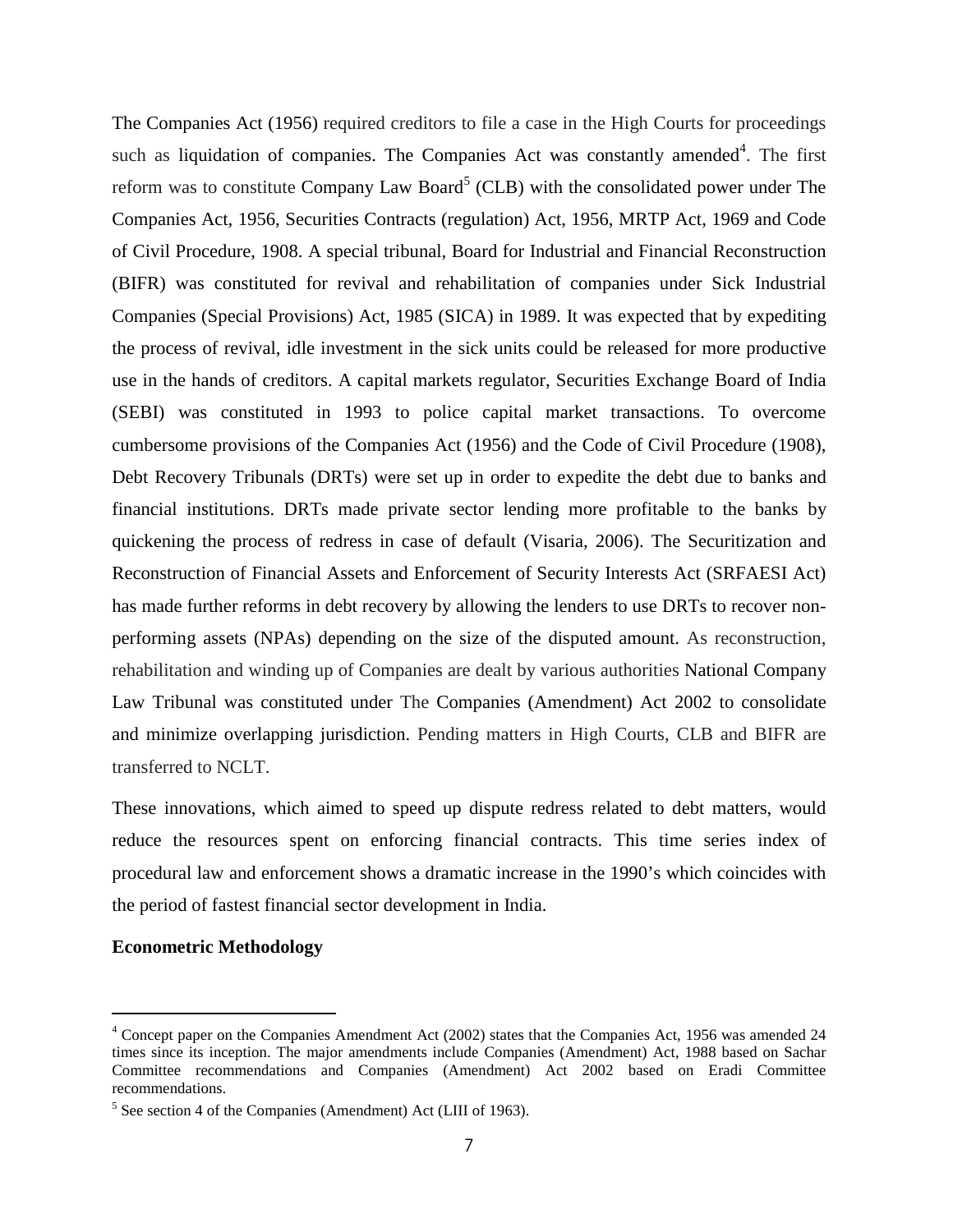To start with, cointegration technique is combined with the unrestricted multivariate VAR model to identify the long-run equilibrium relationship between the variables of interest. Further, a number of causality tests are employed to identify the causal relationship between law, finance and economic growth in India. This section briefly reviews the empirical techniques used.

### **Identifying Long Run Relationship**

Based on law and finance theory it is hypothesized that there exist a long run equilibrium relationship between law, finance and growth. Cointegration techniques can be used to establish long-run equilibrium or stationary relationship between non-stationary variables. This combined with the vector error correction models (VECM) can capture both the short-term and long-term dynamics in a given relationship. In addition, the channels that law and finance operate to influence economic growth is analyzed in this subsection.

To identify long run relationship between the variables of interest the following procedure is used. First, unit root tests are used as Johansen's cointegrating technique and VECM require the variables to be unit roots i.e. should be integrated of first order. Further, VAR-based cointegration test developed in Johansen (1991, 1995) are utilized to test for cointegrating relationships.

### **Test for Order of Integration**

 $\overline{a}$ 

A number of unit root tests such as Generalized Least Square Dickey - Fuller (GLSDF) are utilized to examine the order of integration of all the variables in the system<sup>6</sup>. GLSDF of Elliott, Rothenberg, and Stock (1996), a variant of ADF test, tests for a unit root by a prior detrending (de-meaning) of the data with a GLS technique and substituting the detrended variable into the ADF test. This test is said to posses more power as it is more robust than those based on DF (Elliott *et al.,* 1996).

As the structure of the system and the output critically depend on the lags chosen to estimate the VAR and VECM, there are a number of criteria proposed in the literature such as

<sup>&</sup>lt;sup>6</sup> One of the major shortcomings of unit root tests based on Dickey–Fuller method is that they invariably fail to reject near unit root processes in favor of unit roots. This process names as "long memory" or fractional integration do have serious implications on Johansen's cointegration results (Gonzalo and Lee 1998). To overcome this problem we use a test proposed by KPSS (Kwiatkowski, Phillips, Schmidt and Shin, 1992) that tests a null hypothesis of stationarity, or I(0), vis-à-vis I(1) of Dickey–Fuller tests.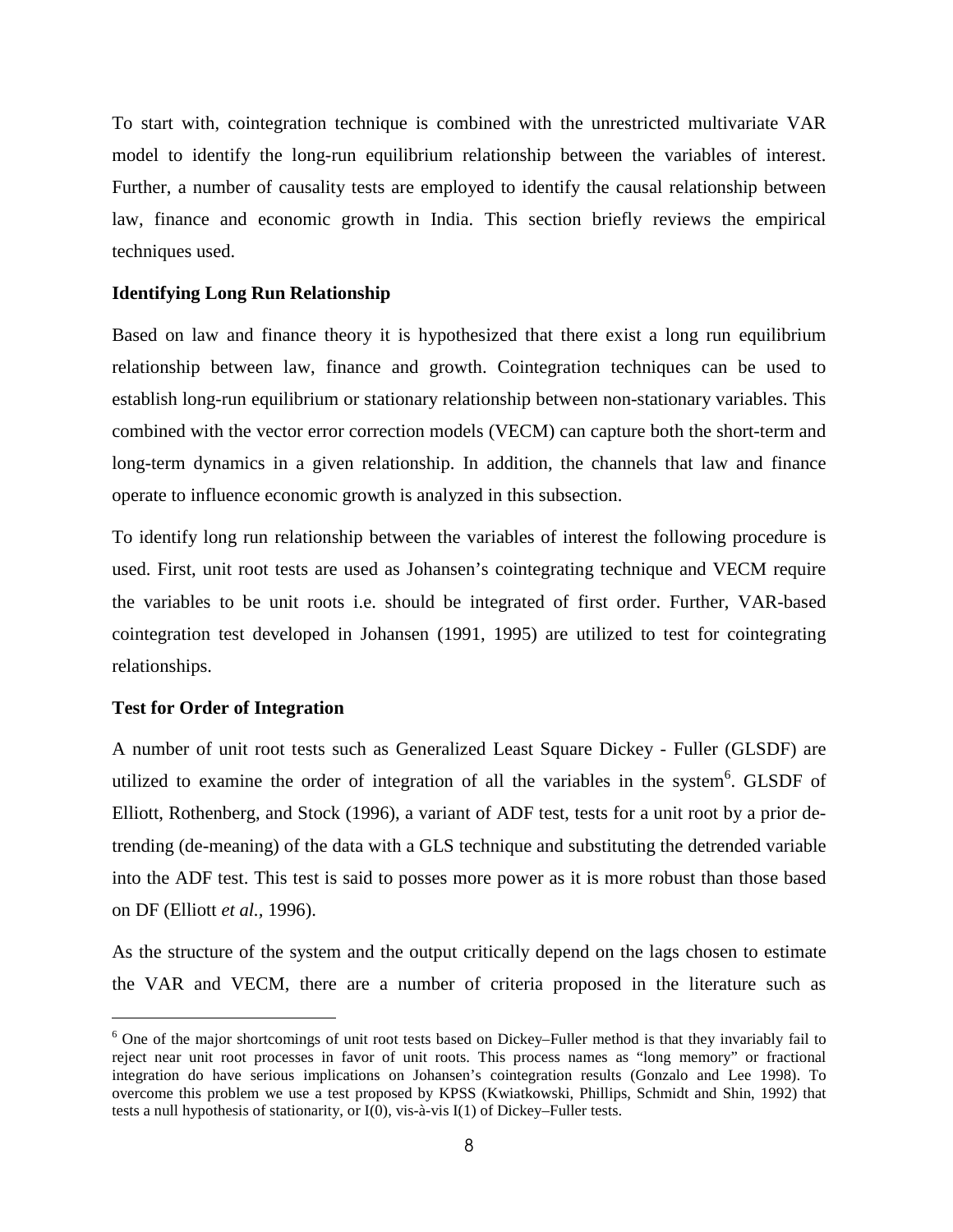multivariate forms of Schwartz Information Criteria, Akaike Information Criteria (AIC). AIC is the criterion used to arrive at the optimal lag for the proposed models.

### **Johansen's Cointegration Procedure**

An unrestricted VAR is specified as a base model for the analysis.

$$
Z_{t} = A_{0}D_{t} + A_{1}Z_{t-1} + A_{2}Z_{t-2} + \Lambda + A_{k}Z_{t-k} + \epsilon_{t},
$$
\n(1)

Where  $A_i$ 's are (n×n) matrix of parameters, Z is an (n×1) vector containing all n variables in the system (i.e. CR, LD, PGDP, INDUS / MANUF, PGDS / PGDFI / PGDFC / OPEN / FP), D is a vector of all deterministic terms (intercept, trend, dummies, etc), and  $\epsilon$ <sub>*t*</sub> is an (n × 1) vector of white noise error terms.

This unrestricted base VAR could be represented as a Vector Error Correction Model if it is reparameterized as

$$
\Delta Z_t = A_0 D_t + \prod Z_{t-1} + \Gamma_1 \Delta Z_{t-1} + \Gamma_2 \Delta Z_{t-2} + \Gamma_3 + \Gamma_{k-1} \Delta Z_{t-k+1} + \epsilon_t. \tag{2}
$$

A vector error correction (VEC) specification consists of the vector of first differenced variables as a function of own and other variables' first differenced lagged values, a vector of constant terms and an error correction term. The system consists of variables that are  $I(1)$ difference stationary, where  $Z_t = [CR_t, LD_t, PGDP_t, INDUST_t / MANUF_t, PGDS_t, / PGDFI_t /$  $PGDFC_t / OPEN_t / TFP_t]$ , and  $\Delta Z_t = [\Delta CR_t, \Delta LD_t, \Delta PGDP_t, \Delta INDUST_t, / \Delta MANUF_t, \Delta PGDS_t,$ /  $\triangle PGDFI_t$  /  $\triangle PGDFC_t$  /  $\triangle OPEN_t$  /  $\triangle TFP_t$ <sup>'</sup>. D is an (n × 1) vector of deterministic matrix that contains the constants and dummy variables introduced in the system.  $\epsilon$ <sub>*t*</sub> is an (n × 1) vector of white noise error terms.  $\Gamma_j \Delta Z_{t-j}$  is the first differenced component in the VAR system, where  $\Gamma_j$  is an (n  $\times$  n) matrix of short term adjustment coefficients associated with the lagged values of variables in the system  $Z_t$ .  $\Pi Z_{t-p}$  is the error-correction component, where  $\Pi$  is an  $(n \times n)$ matrix of cointegrating parameters which characterize the long run relationship among the variables and long run adjustment coefficients in the VEC system. Thus  $\Pi$  consists of  $n \times r$ dimension matrices α and β, where  $\Pi = \alpha \beta'$ .

The rank of ∏ matrix indicates the number of possible cointegrating relationship i.e. long run equilibrium relationship among the variables in the system. If the  $\Pi$  matrix has full rank then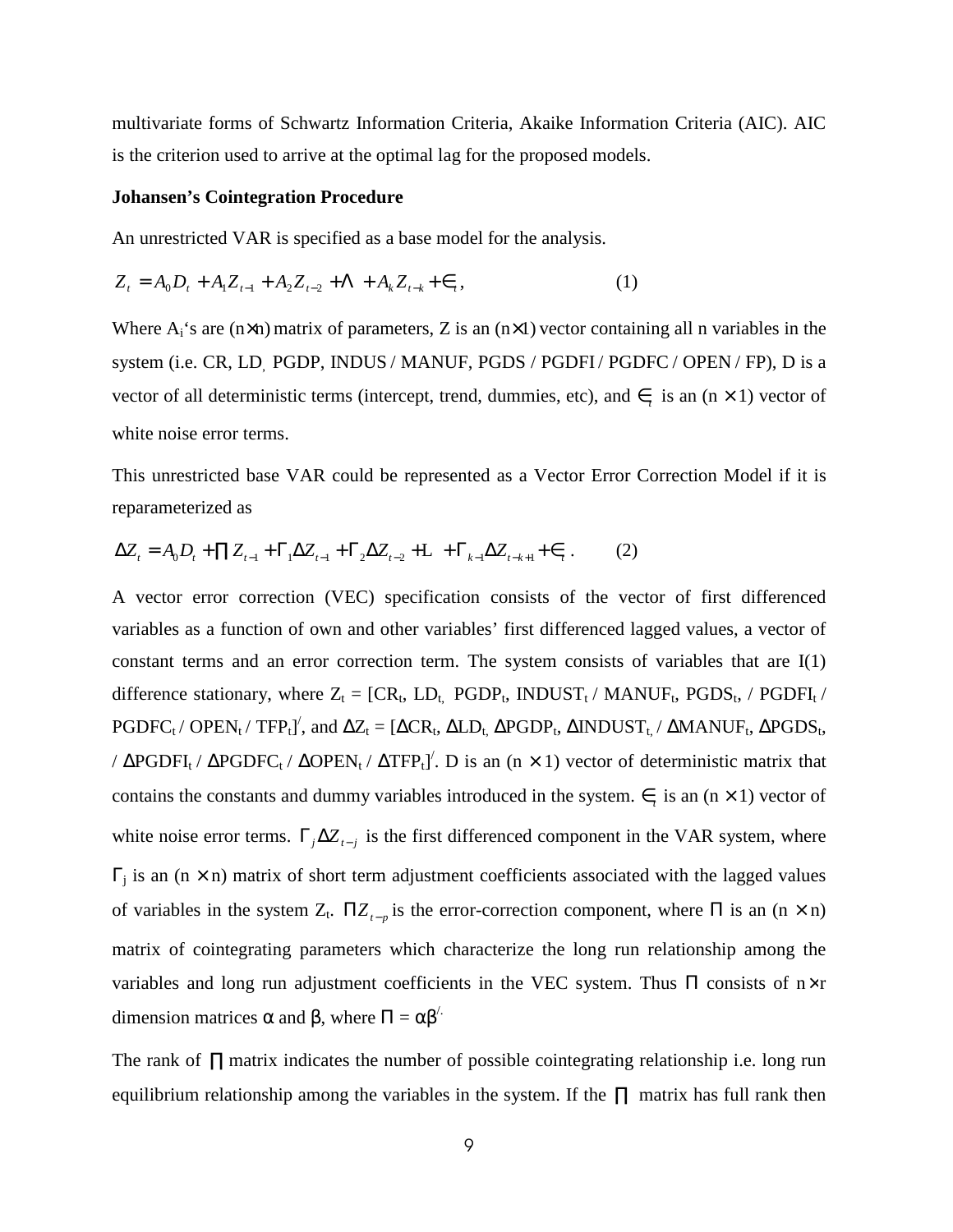all the variables in the system are stationary and the error correction mechanism does not exists. If the rank of  $\Pi$  matrix is zero the short-term dynamics depends only on lagged changes in all variables. The rank of  $\Pi$  can be determined by  $\lambda_{\text{trace}}$  or  $\lambda_{\text{max}}$  test statistics. The existence of co-integration between the two variables suggests the presence of causality between the variables in at least one direction (Engle and Granger, 1987).

### **Causality tests**

 $\overline{a}$ 

The idea of understanding causality, an indication of controllability of a variable given its cause, makes it important for any policy analysis. There are two broad strategies to identify causality namely the bottom up strategy popularized by Granger (1969) where the series are assumed to be independently generated and tested to see if they are related to each other, whereas in top down strategy the series tested to see if they are independent<sup>7</sup> (Kirchgässner and Wolters, 2007).

### **Causality: Bottom up Approach**

Modern concept of causality in economics was introduced by Wiener (1956) and Granger (1969). Granger-causality is in fact incremental predictability<sup>8</sup> between two time series variable i.e. examines whether knowing the current and lagged values of x, besides all other available information, improves the forecasts of the future values of  $y^9$ .

### **a) Simple Bivariate Granger Procedure**

Sargent (1976) has proposed a simple procedure called the direct Granger procedure for testing causality. Consider two stationary variables Y and X for which the regression equations are

<sup>&</sup>lt;sup>7</sup> There exists an alternate approach to causality that explores what would happen to Y if X had not happened. However, the problem is that counterfactuals involve situations that cannot be observed and used only in experimental sciences.

 $8 \text{ T}$ o define incremental predictability let us assume two weakly stationary series Y and X and I<sub>t</sub> the information set. Let  $X_t$  be the set of all current and past values of X i.e.  $X_t = \{X_t, X_{t-1},..., X_{t-k}, ...\}$  and  $Y_t$  be set of all current and past values of Y and  $\sigma^2$ .) be the corresponding forecast error. X is said to Granger cause Y if and only if  $\sigma^2 \left\langle Y_{t+1} | I_t \right\rangle < \sigma^2 \left\langle Y_{t+1} | I_t - \overline{X} \right\rangle$  i.e. the future values of Y can be predicted with a better precision if the past values of X are available.

 $9$  Even though causality necessarily implies predictability, the reverse does not hold. However, causality defined just as incremental predictability is most prevalently used in econometrics (Kirchgässner and Wolters, 2007).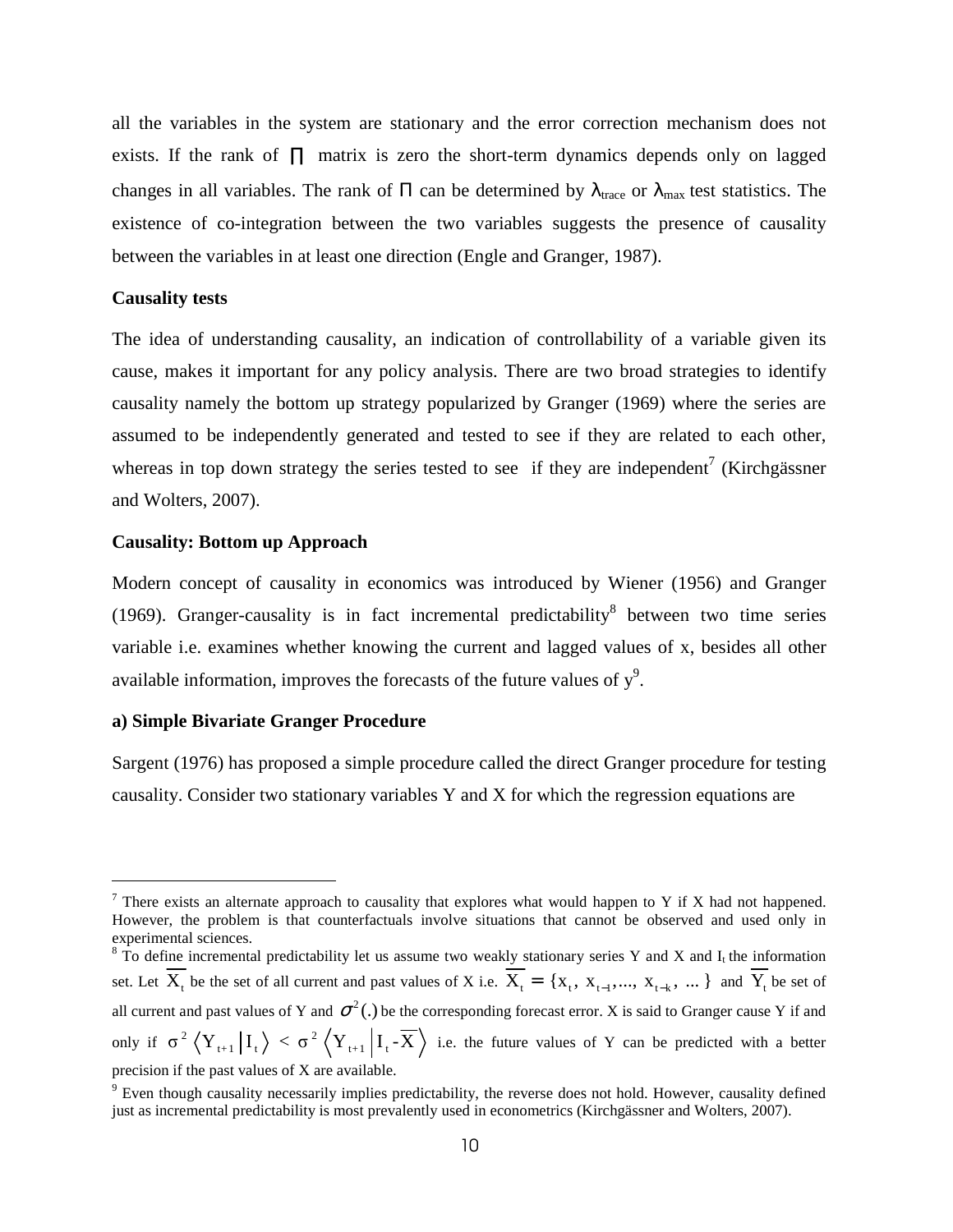$$
Y_{t} = \sum_{i=1}^{p} \alpha_{i} Y_{t-1} + \sum_{i=1}^{p} \beta_{i} X_{t-1} + u_{t}
$$
  

$$
X_{t} = \sum_{i=1}^{p} \delta_{i} Y_{t-1} + \sum_{i=1}^{p} \gamma_{i} X_{t-1} + v_{t}
$$

To test whether X Granger causes Y a Wald test is used to test whether all the lagged values of X in the Y equation are simultaneously equal to zero. X Granger causes Y if  $\sum \beta \neq 0$  and, if both  $\sum \delta \neq 0$  and  $\sum \beta \neq 0$ , then there exists a bidirectional causality between Y and X.

### **b) Simple Granger Causality in a trivariate Model**

The simple Granger procedure could be extended as it is implausible to assume that no third variable would affect the variables under consideration. If the information set  $I_t$  contains the past information of a third variable Z besides  $X_t$  and  $Y_t$ , a null hypothesis of X does not cause Y conditional on Z could be tested with a Wald test in a model where Y depends on lagged values of Y and Z. For example, whether financial development Granger causes economic growth conditional on the developments in procedural law could be tested by a Wald test on the lagged values of legal development in a regression of economic growth on the lagged values of financial development and legal development. [See, for example, Stock and Watson (1989)]

### **Causality: Top down Approach**

 $\overline{a}$ 

As discussed at the onset, Wald tests could be used for testing causality in a VAR or VEC set up in a number of ways. Causality within VAR models is tested depending on the pre-testing for unit roots and cointegration. When the series are stationary then a VAR model in levels is constructed. If the variables are difference stationary or integrated of the order one I(1), the VAR is specified in first difference. If the series are cointegrated then vector error correction (VECM) models are used<sup>10</sup>. Alternatively, a modified Wald test for causality using SUR system proposed by Toda and Yamamoto (1995) is used.

### **a) Granger Causality/Block Exogeneity Wald Test in VAR**

 $10$  However, the drawback of this approach is that incorrect conclusions drawn from preliminary analyses such as unit-root and cointegration test might be carried over onto the causality tests.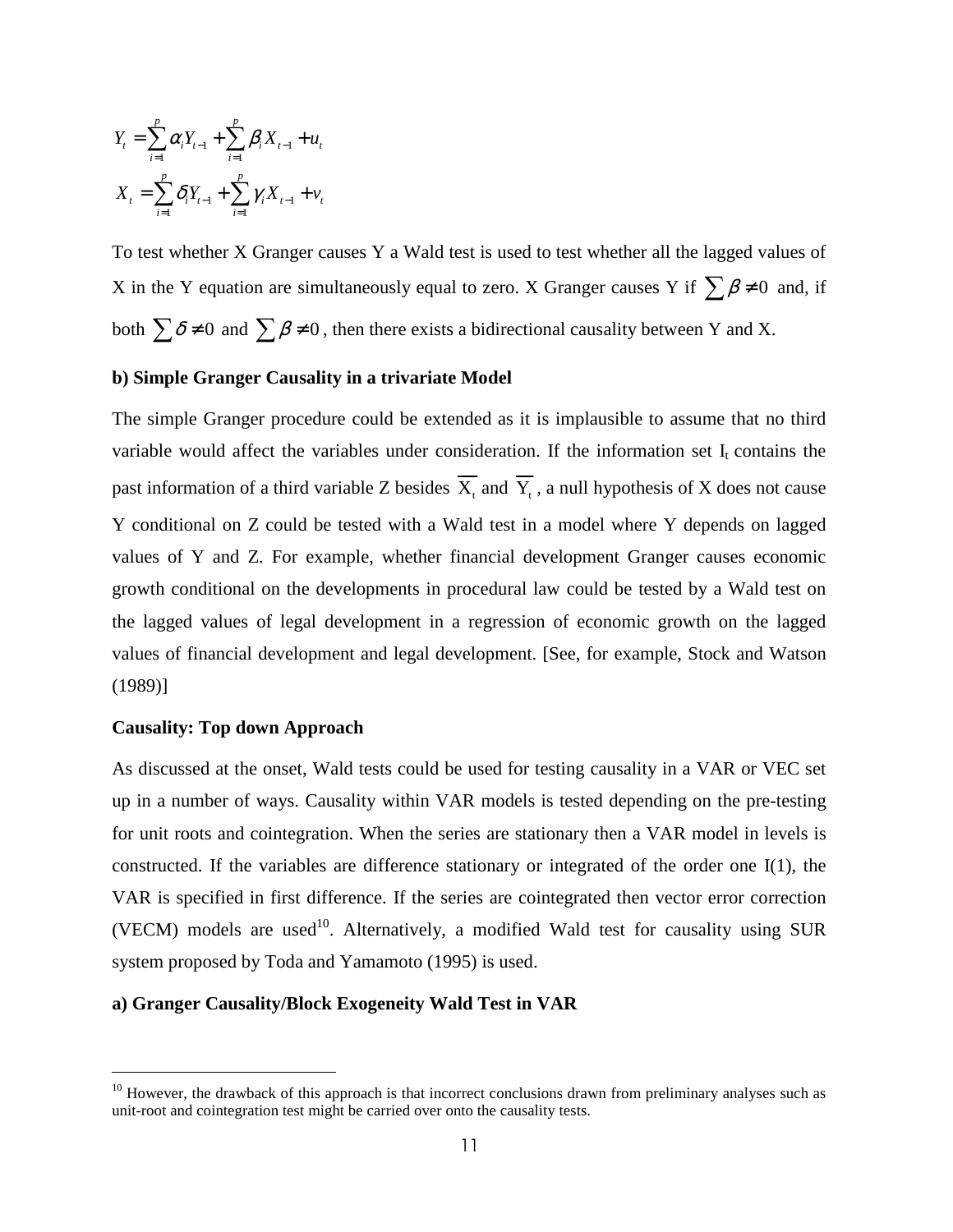Sims, Stock, and Watson (1990) and further Toda and Phillips (1993) show that when the variables are cointegrated of order 1, Wald tests of Granger non-causality in levels VAR could be used based on the error correction model. The Wald tests are valid asymptotically if there I sufficient cointegration among the variables. This procedure called the sequential Wald tests are shown to have good properties across a number of specifications (Toda and Phillips, 1993). As Granger representation theorem suggests if the variables are cointegrated then there must be a causal relationship among them running at least in one direction, a pair wise Granger causality and Block Exogeneity Wald test for zero restrictions on the coefficients on the VAR or VEC model are employed.

In addition to the real GDP per capita and the financial development indicator, a third variable is introduced in our VAR system, such as index of legal (LD) and regulatory developments (FR). Due to data inadequacy, a trivariate VAR is the preferred technique to assess the impact of legal, institutional and financial repression independent of one another on financial sector development and economic growth. In addition, the Wald tests for block exclusion/ Granger causality in trivariate VAR with a single cointegrating relationship is valid (Sims et al. 1990) and are non-standard in higher dimensional systems (Toda and Phillips, 1993).

### **b) Toda & Yamamoto Modified Wald Test for Causality**

 $\overline{a}$ 

Alternatively Toda and Yamamoto (1995) and Dalado and Lutkepohl (1996) have proposed a modified Wald test for causality on an augmented VAR in levels. This procedure intentionally over-fits the model with additional lags so that the resulting VAR has the order of  $p = k + d$ , where *k* is the optimal lag order irrespective of the order of integration and cointegration. Conventional Wald tests could be applied to the first k coefficient matrices using the standard  $\chi^2$  statistics, which is free of the problem of invalid asymptotic properties of Wald tests in the presence of non-stationary series<sup>11</sup>. Swanton et al  $(2001)$  show that modified Wald test performs well irrespective of the cointegration properties, whereas the sequential Wald tests due Toda and Phillips (1993, 1994) performs well in cointegrated data.

Further, the power of the test improves when Seemingly Unrelated Regression (SUR) models are used for the estimation (Rambaldi and Doran, 1996). Although the redundant regressors

<sup>&</sup>lt;sup>11</sup> Swanson et al (2001) provides the reason, "all nonstandard asymptotics are essentially confined to the coefficient matrices beyond the correct lag order, and standard asymptotics apply with respect to the coefficient matrices up to the correct lag order."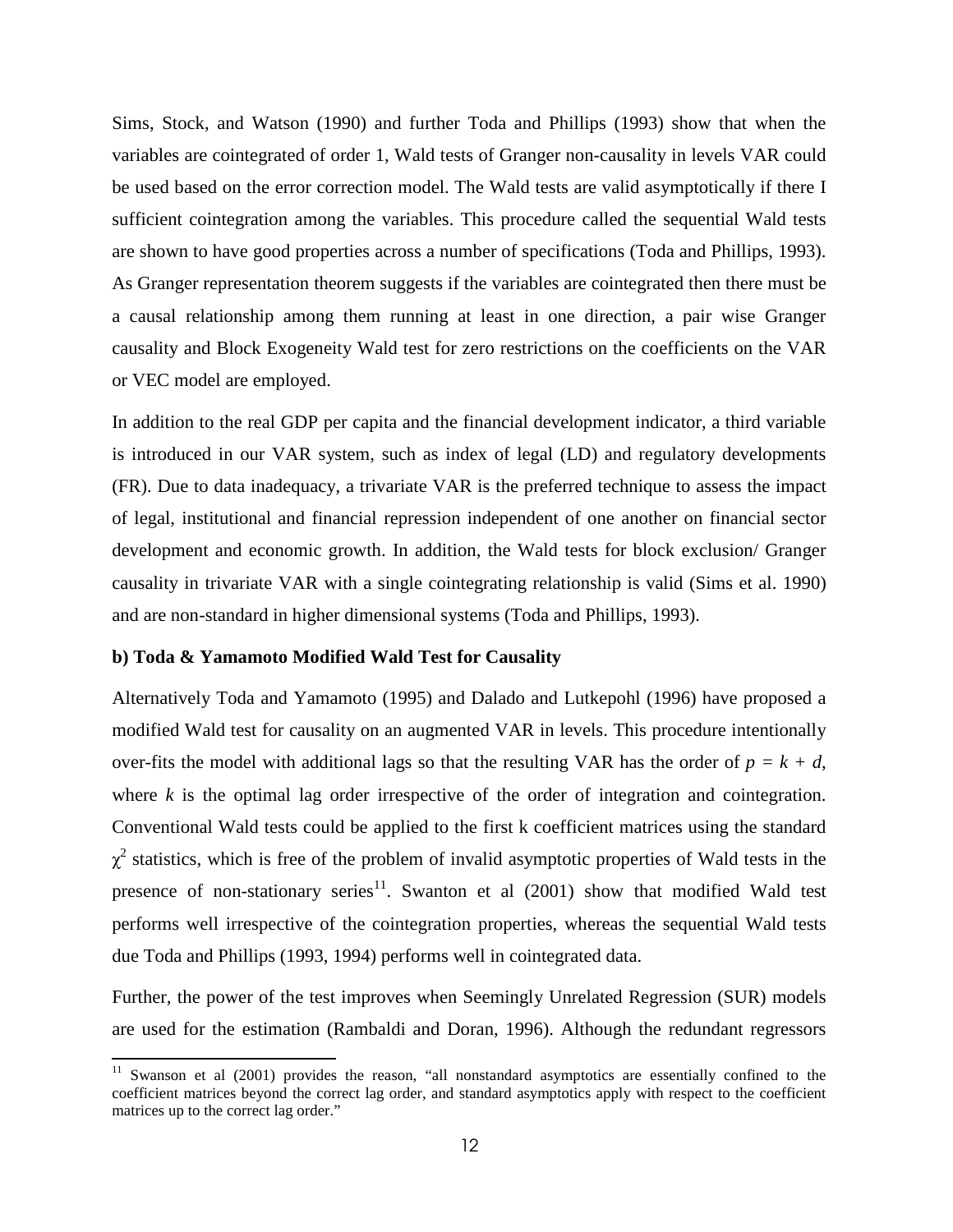used in the test may lead to losses in power and efficiency in small samples, this procedure is applied to validate the results obtained from conventional approaches.

### **III. Results and Interpretation**

### **Identifying Long Run Relationship between Law, Finance and Growth and the Channels of Impact**

### **Unit Root Test Results**

All the variables introduced in the system should be integrated of same order for cointegration to exist. Though a number of unit root tests are suggested in the literature, Generalized Least Square Dickey - Fuller (GLSDF) is employed for the reasons discussed above. All the variables are in log form.

|  |  | Table 2: Unit Root Test Results |
|--|--|---------------------------------|
|--|--|---------------------------------|

| Variables    |               | Dickey-Fuller      | Dickey-Fuller |                    |  |  |
|--------------|---------------|--------------------|---------------|--------------------|--|--|
|              |               | In levels          |               | Differenced series |  |  |
|              | Constant only | Constant and trend | Constant only | Constant and trend |  |  |
| <b>PGDP</b>  | $3.46*$       | $-0.14$            | $-5.72*$      | $-7.39*$           |  |  |
| <b>CR</b>    | $-0.29$       | $-0.96$            | $-4.13*$      | $-4.07*$           |  |  |
| LD           | $-1.16$       | $-2.10$            | $-6.74*$      | $-6.68*$           |  |  |
| <b>PGDS</b>  | $-1.28$       | $-1.66$            | $-3.11*$      | $-4.59*$           |  |  |
| <b>PGDFI</b> | $-1.59$       | $-1.93$            | $-5.42*$      | $-6.09*$           |  |  |
| <b>PGDFC</b> | $1.67**$      | $-1.11$            | $-2.82*$      | $-3.59**$          |  |  |
| <b>OPEN</b>  | 0.68          | $-1.37$            | $-2.21**$     | $-3.25**$          |  |  |
| <b>TFP</b>   | $-3.95*$      | $-4.16*$           | $-6.56*$      | $-6.72*$           |  |  |

1 Elliott-Rothenberg-Stock DF-GLS test statistic where the null hypothesis is the variable is non-stationary; critical values from MacKinnon (1996).

\* Significant at 1% level (-2.63 for constant only and –3.77 for constant and trend specification)

\*\*5% level (-1.95 for constant only and –3.19 for constant and trend specification)

\*\*\*10% level (-1.61 for constant only and –2.89 for constant and trend specification)

Both constant only and with constant and trend specification of unit roots tests are tried. The results show that all the variables are integrated of order one and stationary upon differencing except PGDP and PGDFC which does not have unit root at levels in constant only specification. An alternative test proposed by KPSS is tried out to diagnose the consistency of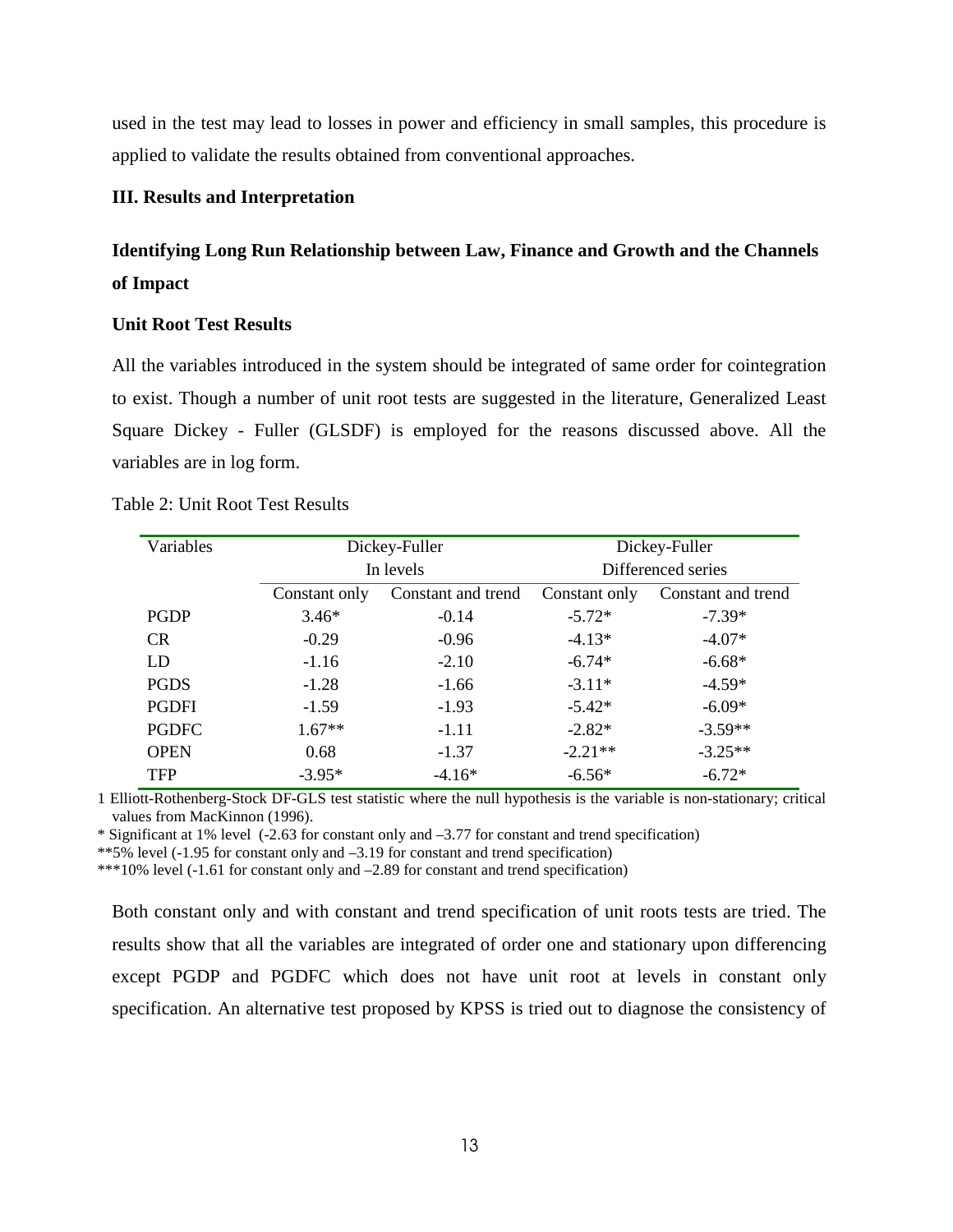these results<sup>12</sup>. KPSS test results show that both PGDP and PGDFC have unit toot and confirm the results of GLSDF test for other variables.

### **Cointegration Test Results**

Of three measures of financial sector development, the private sector credit given out by the banks (CD) is used for this long run analysis. The index of procedural law development (LD) is used as a measure of legal development. All the three measures of aggregate economic activity namely pre capita GDP (PGDP), size of industry in GDP (INDUST) and size of manufacturing sector (MANUFACT) are used individually. The Per capita gross domestic savings (PGDS), per capita gross domestic fixed investment (PGDFI), per capita gross domestic fixed capital formation (PGDFC), a measure of trade openness (OPEN) and total factor productivity (TFP) are the possible channels introduced in the model individually. Thus, each model will have one of the indicators of economic activity, measure of financial sector development (CD), index of procedural law development (LD) and one of the channels. Along with the variables of interest a dummy for bank nationalization in 1969 and economic liberalization in 1991 were introduced to control for external shocks to the system.

From the received empirical literature, it is expected that savings (Sahoo, Nataraj and Kamaiah, 2001) and total factor productivity (Beck, Levine, and Loayza, 2000) would not be associated with equilibrium growth. Whereas investment (Saggar, 2003), capital accumulation (Beck, Levine, and Loayza, 2000) and openness (Bahmani-Oskooee and Niroomand, 1999) would be the channels that associate finance with economic growth in the long run.

All the variables introduced in the model are nonstationary in levels and stationary upon differencing once except TFP that is stationary in level. Johansen cointegration technique<sup>13</sup> proposed in Johansen (1988, 1991) and Johansen and Juselius (1995) is used to determine the cointegration rank *r*, cointegrating vector  $\beta$  and the adjustment parameters  $\alpha$ . Cointegration test results are given in the table 1. In most of the cases, the null hypothesis of no cointegrating

 $\overline{a}$ 

<sup>&</sup>lt;sup>12</sup> The results are available with the author.

<sup>&</sup>lt;sup>13</sup> Since Johansen cointegration technique require all the variables to be integrated of order one, we use an alternate technique proposed by Peasaran et al. () to identify the cointegrating relationship in the models involving TFP.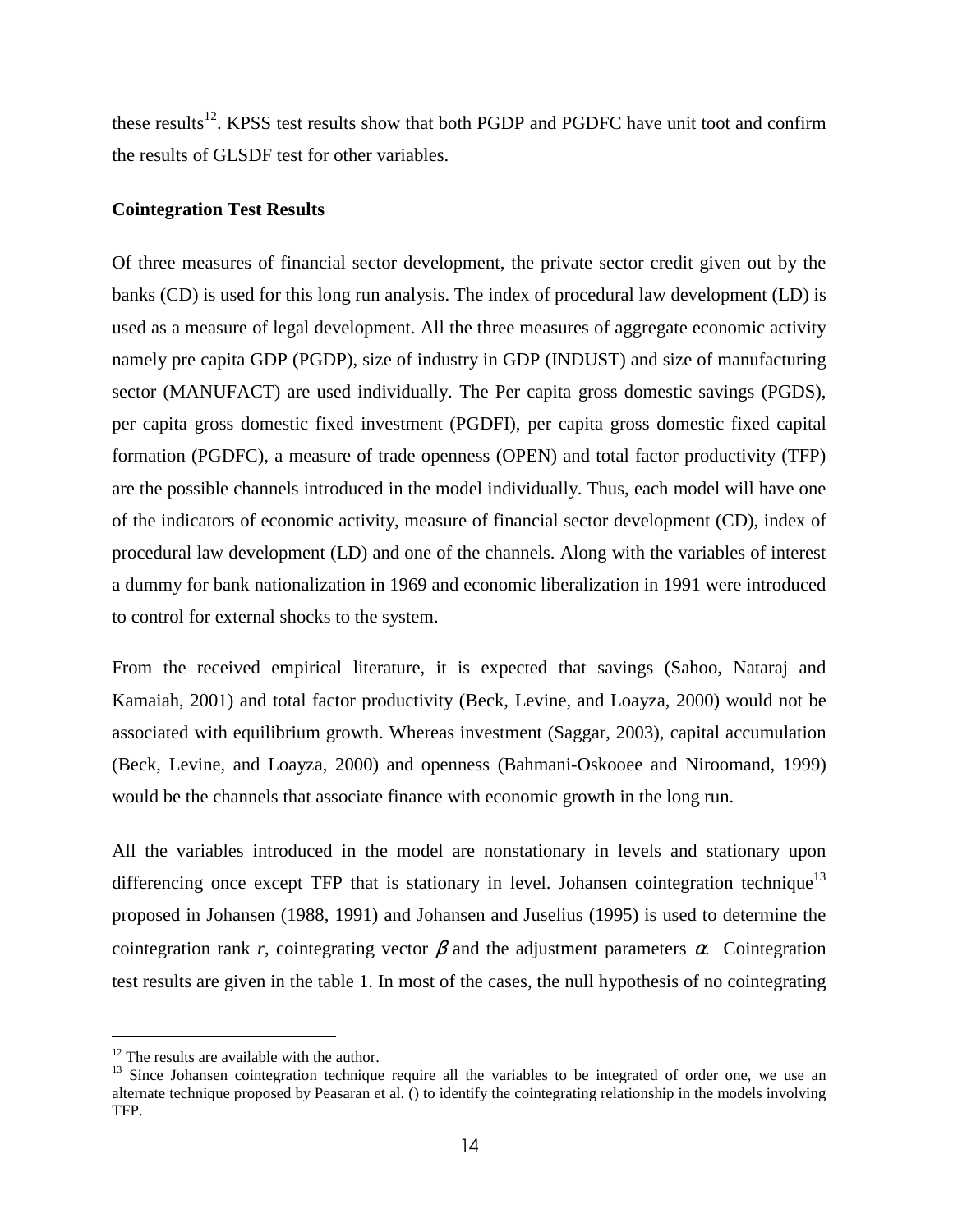vector is rejected in favor of the alternative of at least the existence of one cointegrating vector. Identifying single cointegrating equation has a nice economic interpretation that all the variables in the system move together towards a long-run equilibrium.

The model description are given in the left hand side of the table 1 where a model that is normalized on the variable Y is denote by  $F_Y (Y | X, Z, W)$ . The unrestricted estimates for the cointegrating vector  $\beta$  and the feedback adjustment coefficients  $\alpha$  are given with the standard errors. Further, the cointegration rank and trace statistic are produced in the right hand side of the table 1. β coefficients capture the cointegrating relationship amongst variables in system and the  $\alpha$  is the speed of adjustment of a variable towards the long-run cointegrating equilibrium. The speed of adjustment parameter is expected to be negative since a variable will increase to move back towards the long-run equilibrium if it is lower than the level implied by the long-run equilibrium.

Normalizing the cointegrating equation would help estimate the long run elasticity of variables in the model i.e. cointegrating equation normalized for financial sector indicator can be interpreted as the demand for finance and a negative sign for PGDP in the finance equation would mean increase in economic activity measured by PGDP increases the demand for financial sector.

The first model in the table 1, PGDP is normalized where the coefficients of private credit (CR) and procedural law development (LD) have the expected negative sign implying that there is a long run positive association between these variables and economics growth. The coefficients could be interpreted as long run elasticity of output with respect to changes in CR and LD. The speed of adjustment coefficients are statistically significant and have the negative sign that is consistent with long run equilibrating behavior identified. However, savings (PGDS) has unexpected sign and insignificant adjustment coefficient.

The second model normalized for PGDP where fixed investment (PGDFI), CR and LD have expected sign. Similarly, in the subsequent models capital formation (PGDFC), openness (OPEN) and total factor productivity (TFP) are introduced where only PGDFC has a positive long run relationship with economic growth. Both CR and LD have positive and significant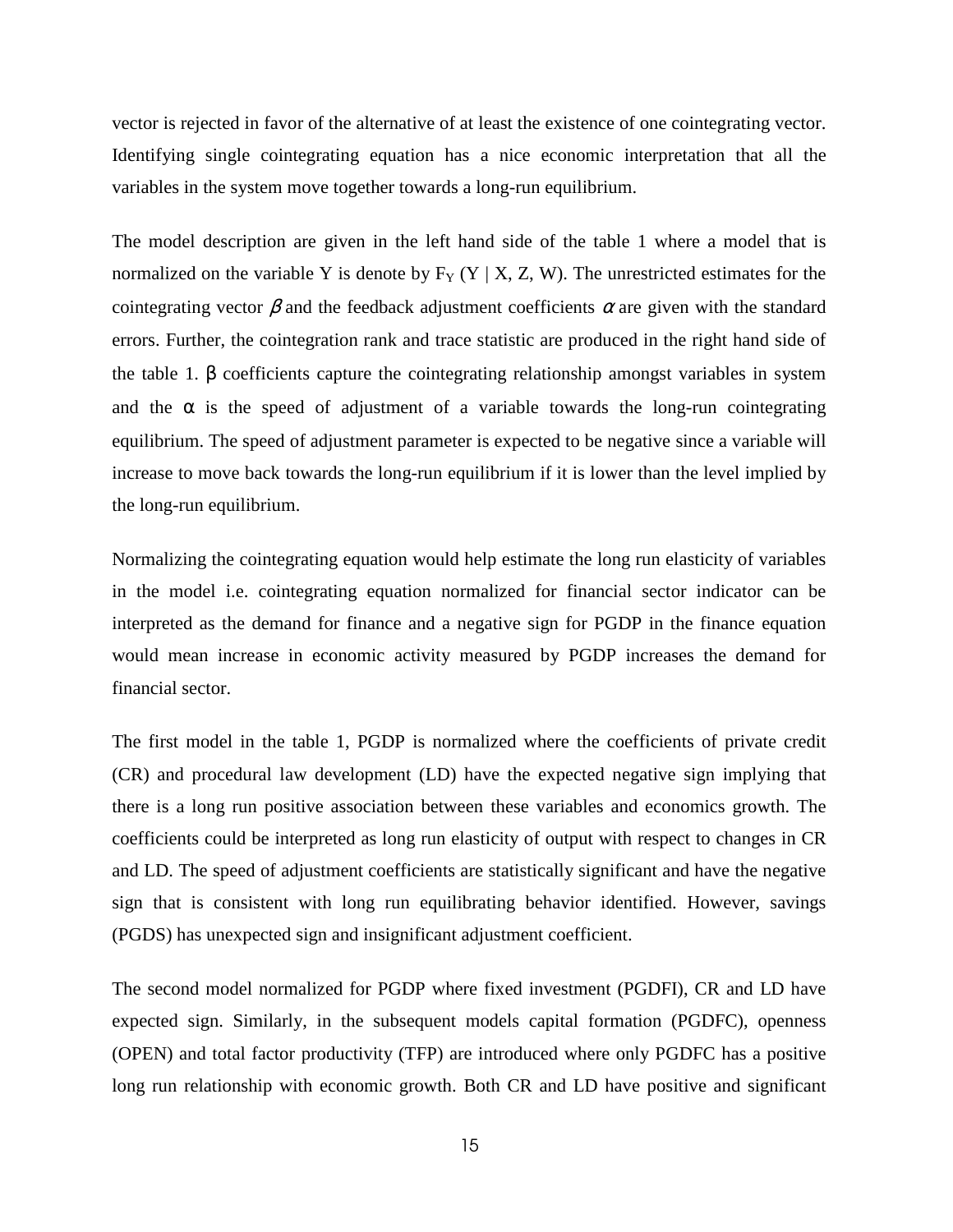relationship with economic growth irrespective of the channel of impact. Further, cointegrating vectors normalized for PGDS, PGDFI, and PGDFC show that both CR and LD have positive association with PGDFI and PGDFC and not with PGDS. There is no cointegrating relationship identified when normalized for TFP. Juxtaposing these results show that CD and LD are associated with economic growth through enhancing fixed investment and capital formation and not through the channels of savings or total factor productivity. These results are consistent with the empirical literature that explores the nexus between savings, investment, productivity and economic growth where only investment causes economic growth (Sahoo, Nataraj and Kamaiah, 2001 and Saggar, 2003).

| $Model^{\ddagger}$                    | Coefficients<br>$\Box$                                    | $\Box$ Coefficients |                    |                   |                   |                      | Cointegration<br>results           |  |
|---------------------------------------|-----------------------------------------------------------|---------------------|--------------------|-------------------|-------------------|----------------------|------------------------------------|--|
|                                       |                                                           | Y                   | X                  | Z                 | W                 | Ran<br>$k^{\dagger}$ | Trace<br>statistics $\overline{ }$ |  |
| $F_{PGDP}$ (PGDP   PGDS, CR, LD)      | $1 + .205* - .678* - .907*$<br>$(.05)$ $(.12)$<br>(.10)   | $-.086*$<br>(.03)   | .103<br>(.08)      | $-.185*$<br>(.05) | $-.722*$<br>(.13) | $\mathbf{1}$         | 17.78*                             |  |
| $F_{PGDP}$ (PGDP   PGDFI, CR, LD)     | $1 - 1.339* - 0.236* - 0.539*$<br>(.65)<br>(.03)<br>(.02) | $-.118*$<br>(.05)   | $.026*$<br>(.03)   | $.234*$<br>(.08)  | 1.078*<br>(.197)  | 1                    | 14.09*                             |  |
| $F_{PGDP}$ (PGDP   PGDFC, CR, LD)     | $1 - .058 - .227* - .480*$<br>(.07)<br>(.04)<br>(.04)     | $-.105*$<br>(.063)  | .077<br>(.18)      | $.309*$<br>(.08)  | $1.04*$<br>(.22)  | $\overline{2}$       | 13.05*                             |  |
| $F_{PGDP}$ (PGDP   OPEN, CR, LD)      | $1 + .133* - .498* - .752*$<br>$(.04)$ $(.08)$ $(.06)$    | $-.086*$<br>(.044)  | $-.302*$<br>(.13)  | $.202*$<br>(.06)  | $.790*$<br>(.14)  | $\mathbf{1}$         | 22.57*                             |  |
| $F_{PGDP}$ (PGDP   TFP, CR, LD)       | $1 + 8.951 + .018 + .023$<br>$(11.85)$ $(0.01)$ $(0.01)$  |                     | $-.824$<br>(11.56) | $-.038$<br>(.11)  | $-.028$<br>(.04)  | 1                    | $4.56^{\$}$                        |  |
| $FPGDS$ (PGDS   CR, PGDP, LD)         | $1 - 1.343* - 7.243* + .937$<br>$(.76)$ $(2.70)$ $(1.39)$ | $-.013$<br>(.02)    | $-.017$<br>(.01)   | $-.035*$<br>(.00) | $-.031$<br>(.03)  | $\mathbf{1}$         | $24.01*$                           |  |
| $F_{PGDFI}$ (PGDFI   CR, PGDP, LD)    | $1 - .035^* + .150^* - .052^*$<br>$(.01)$ $(.04)$ $(.02)$ | .456<br>(.35)       | 1.193<br>(.77)     | 1.866*<br>(.50)   | 2.348<br>(2.02)   | 1                    | 26.82*                             |  |
| $F_{PGDEC}$ (PGDFC   CR, PGDP,<br>LD) | $1 - .265* - .321 - .430*$<br>$(.097)$ $(.34)$ $(.18)$    | $-.439*$<br>(.18)   | .138<br>(.09)      | $.196*$<br>(.06)  | .284<br>(.20)     | $\mathbf{1}$         | $34.10*$                           |  |
| $FTFP$ (TFP   CR, PGDP, LD)           | $1 - .000 + .001 - .000$<br>$(0.00)$ $(0.00)$ $(0.00)$    |                     | $-.001$<br>(.00)   | .003<br>(.00)     | .001<br>(.00)     | $\theta$             | 0.21                               |  |

**Table 1: Identifying Long Run Relationship between Law, Finance and Economic Growth and the Channels of Impact** 

 $\ddagger$  The model that is normalized on Y is denote by F<sub>Y</sub> (Y | X, Z, W); \* denotes 5% or better level of significance and \*\* denotes significant at 10% level; † When there are more than one cointegrating relationships we take the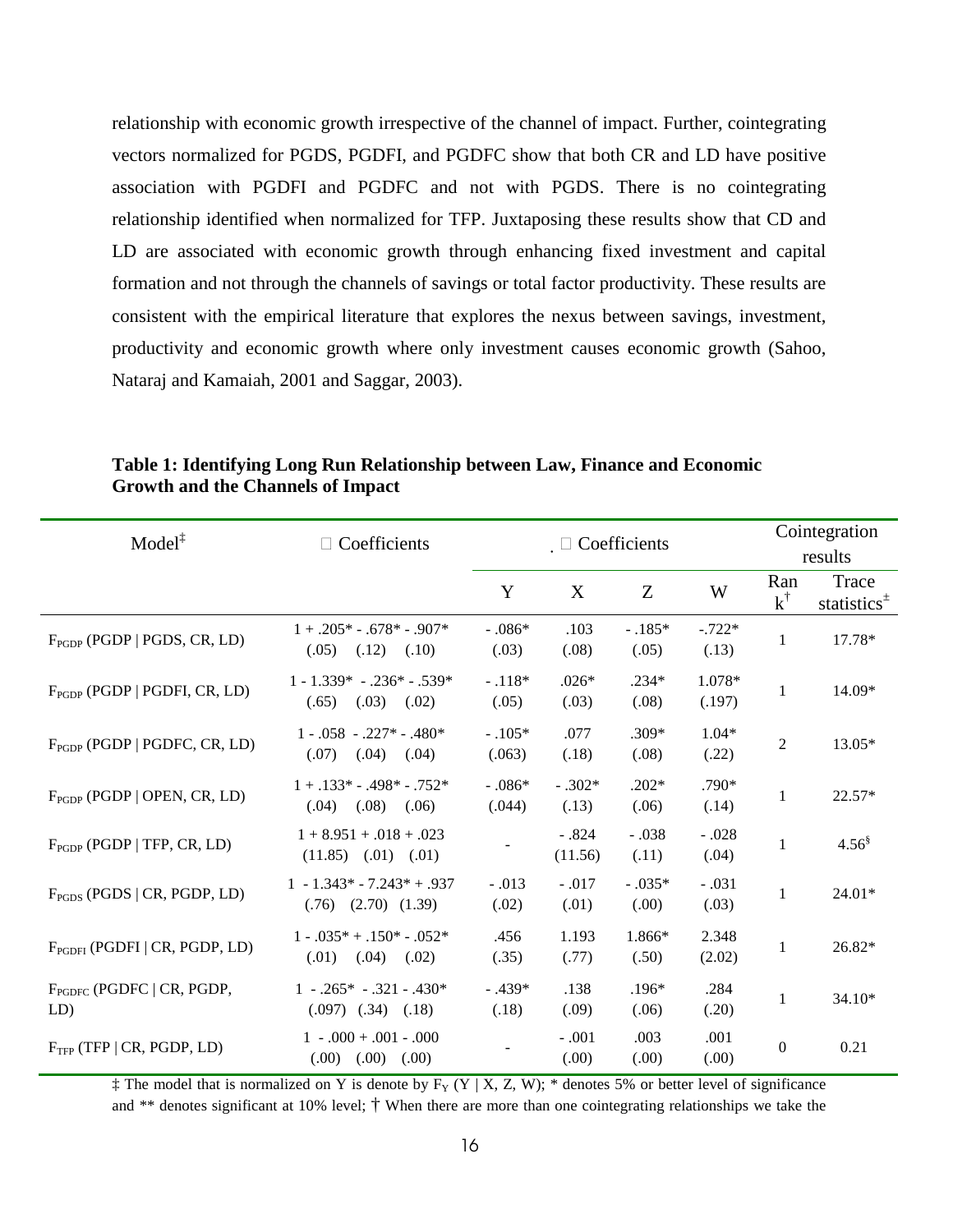first one.  $\pm$  Ho of no cointegration (r=0) is rejected against at least one cointegrating equation at 5 % or better level of significance (p - values are from MacKinnon, Haug and Michelis, 1999). VAR lag length is chosen by AIC. § indicates 5% or better level of significance based on the critical values provided by Pesaran et.al (2001)

### **Causality Test Results**

### **b) Granger Procedure**

Bivariate Granger procedure for causality between bank credit and economic growth show that there is a significant one-way causal relationship from growth to finance for all the specifications of financial development. The null hypothesis of no causal relationship from growth to credit can be rejected at the 5% level or better, using lags based on AIC and BIC. Model specifications tests do not show any kind of model inadequacy. However, this analysis based on past values of bank credit and growth does not make use of all the available information i.e. the possibility of a third common variable that might cause both financial development and economic growth. In the subsequent analysis, legal development is introduced as an exogenous variable in a trivariate direct Granger causality model.

Table 2: Direct Granger Procedure with Three Variables: Economic Growth, Financial Development and Exogenous Legal Development (47 Observations)

|                   | Variables       |                          | $F(y \leftarrow x)$       | $F(y \rightarrow x)$      | $F(y \leftrightarrow x)$ |
|-------------------|-----------------|--------------------------|---------------------------|---------------------------|--------------------------|
|                   | X               | z                        |                           |                           |                          |
| $\Delta$ ln(PGDP) | $\Delta$ ln(CR) | $\overline{\phantom{a}}$ | 0.02(0.895)<br>[0.843]    | $5.68*(0.021)$<br>[0.531] | 2.04(0.161)<br>[0.805]   |
| $\Delta$ ln(PGDP) | $\Delta$ ln(CR) | $\Delta$ ln(LD)          | $3.28*(0.019)$<br>[0.526] | $5.20*(0.028)$<br>[0.216] | 1.09(0.301)<br>[0.448]   |
| $\Delta$ ln(CR)   | $\Delta$ ln(LD) | $\Delta$ ln(PGDP)        | $7.84*(0.007)$<br>[0.838] | 1.21 (0.278)<br>[0.605]   | 0.66(0.420)<br>[0.165]   |

Z is the conditioning (exogenous) variable.  $F(y \leftrightarrow x)$  implies instantaneous causation.

H0: x does not Granger-cause y; Prob > F is in (); p value (Prob > Chi<sup>2</sup>) for Breusch-Godfrey LM test for autocorrelation is given in [.]

\* denotes that the null hypothesis of no causal relation can be rejected at the 10 percent or better level of significance.

Introducing legal development as a conditioning variable in the model changes the results drastically. Economic growth still has a good predictive power and the measures of financial development have become significant. Thus, there is a strong mutual causation between bank credit and growth. Further, to analyze the causal relationship between legal development and bank credit, economic growth is introduced as the exogenous variable in a trivariate Granger causality model. The results show that there is a strong one-way causation from legal development to bank credit.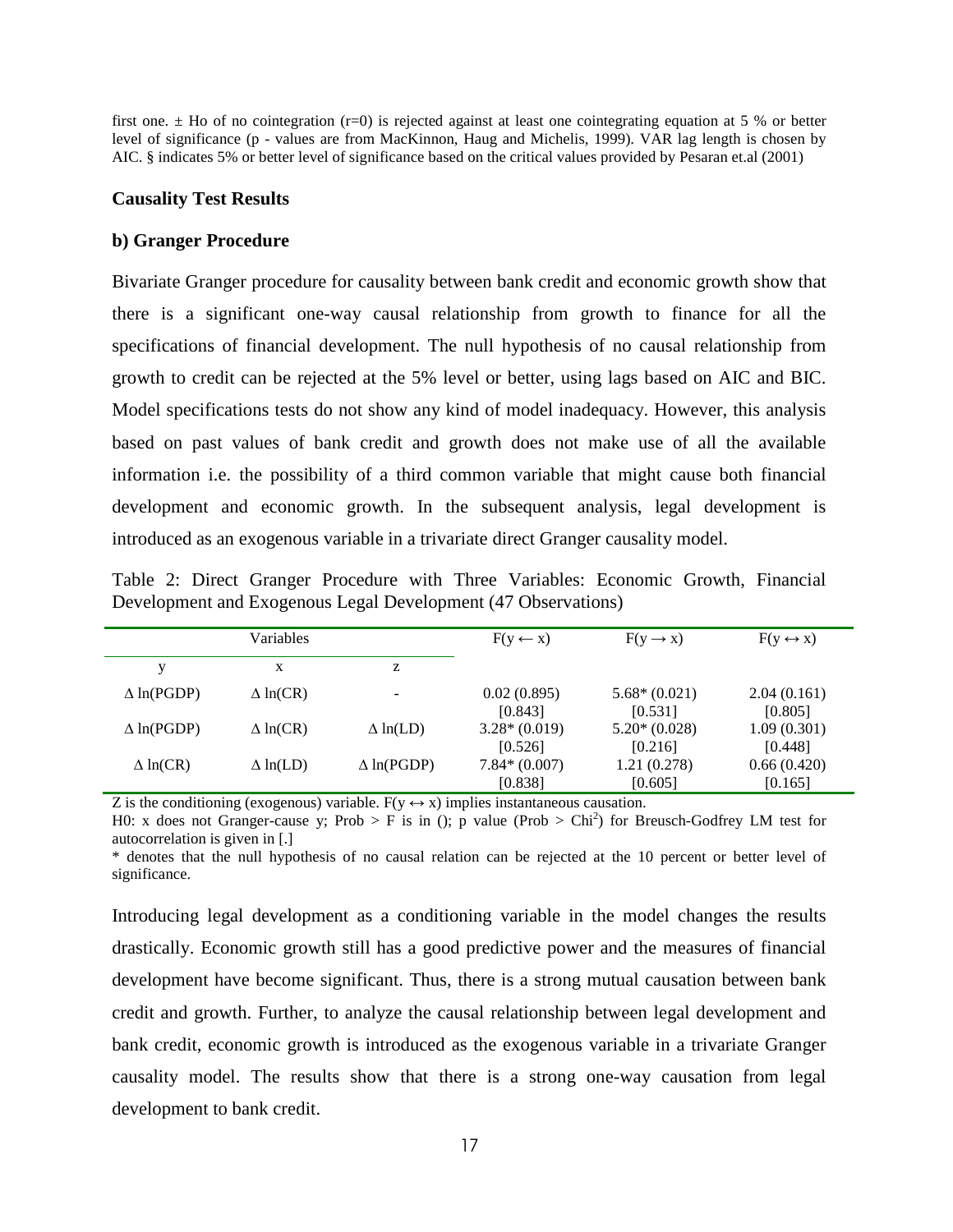### **d) Granger Causality/Block Exogeneity Wald Test in VAR**

As there exist cointegrating relationship in all the models, Granger Causality/Block Exogeneity Wald Test are employed to ascertain the direction of causality. The aim of the test is to bring out whether legal development affects economic growth via financial sector growth. If there is a robust causation running from legal development (LD) to financial sector development measures and from the latter to economic growth then one could conclude that legal development indirectly causes economic growth by making financial sector active.

The results indicate that there is a strong causation between legal development and bank credit with a strong feed back effect. This feedback effect is not unexpected as there is minimum threshold level of financial sector development required for initiating legal developments. There is a one way causal relationship from back credit to growth with no feed back effect.

**Table 3: Granger Causality/Block Exogeneity Wald Test** 

|             |    | CR PGDP LD |    |
|-------------|----|------------|----|
| CR.         |    | Yes Yes    |    |
| <b>PGDP</b> | No |            | No |
| LD          |    | Yes Yes    |    |

'Yes' indicates a statistically significant causation running from a row variable to a column variable at 5% level or more.

### **e) Toda and Yamamoto Modified Wald Test**

The modified Wald test for causality proposed by Toda and Yamamoto (1995) and Dalado and Lutkepohl (1996) using Seemingly Unrelated Regression (SUR) show that there is a strong causation running from legal development to bank credit and vice versa as the asymptotic chisquare  $(\chi^2)$  test is rejected. Further, there is a mutual causal relationship between bank credit and economic growth from.

| Table 4: Toda & Yamamoto test for causality in SUR |                                  |                  |  |  |  |  |
|----------------------------------------------------|----------------------------------|------------------|--|--|--|--|
| <b>MODEL</b>                                       |                                  | Chi <sup>2</sup> |  |  |  |  |
| $[Y \quad X \quad Z]$                              |                                  |                  |  |  |  |  |
| PGDP CR<br>- I 1 D                                 | $F(Y \leftarrow X)$ 2.52* [0.10] |                  |  |  |  |  |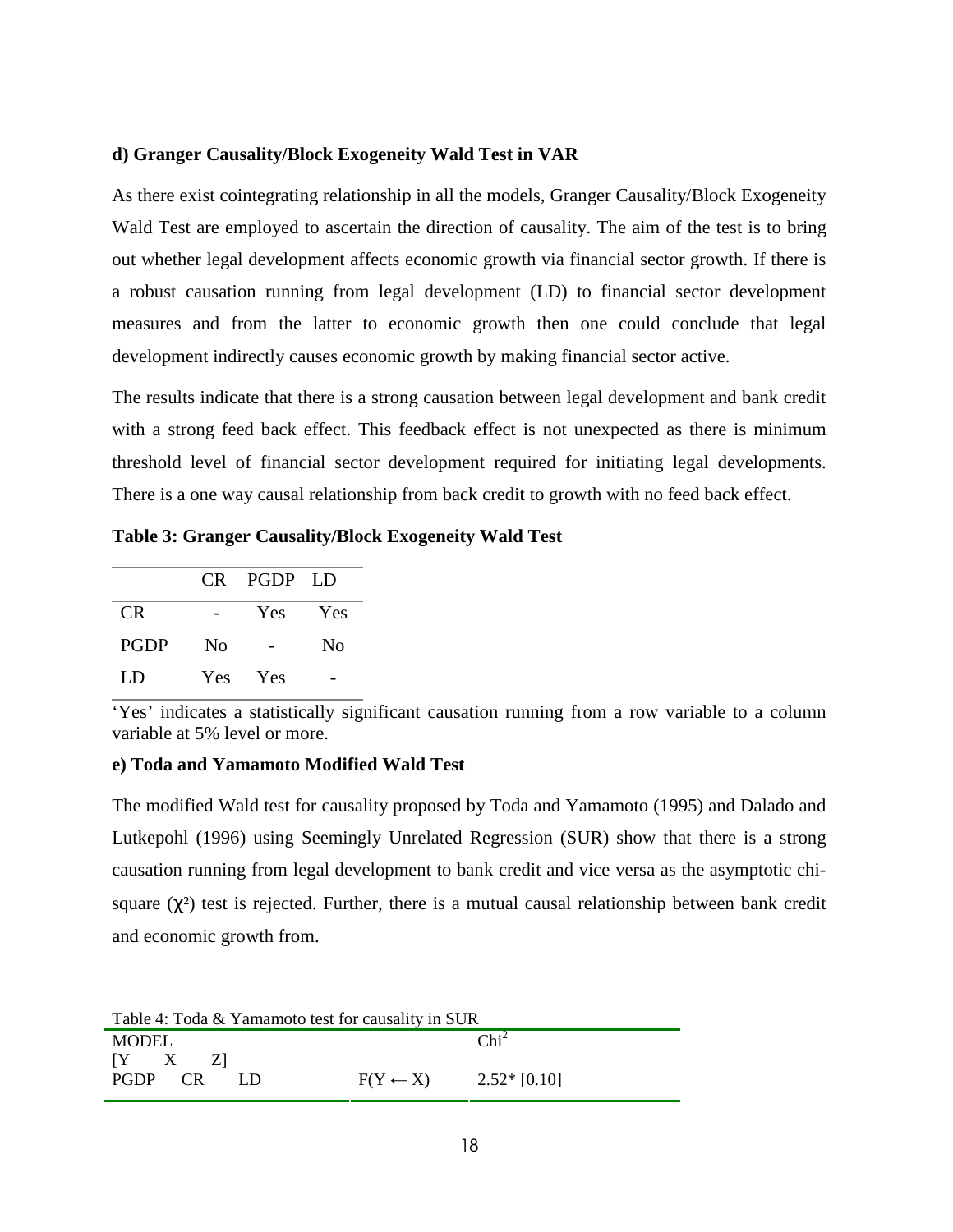| $F(Y \leftarrow Z)$ | $25.68*$ [0.00] |
|---------------------|-----------------|
| $F(X \leftarrow Y)$ | $19.28*$ [0.00] |
| $F(X \leftarrow Z)$ | $26.05*$ [0.00] |
| $F(Z \leftarrow X)$ | $10.73*$ [0.00] |
| $F(Z \leftarrow Y)$ | $0.14$ [0.70]   |
|                     |                 |

 $F(Y \leftarrow X)$  implies X causes Y i.e. Financial Development causes Economic Growth. Prob > Chi<sup>2</sup> is given in [.]

### **VII. Summary of Causality Test Results**

Table 5 summarizes various causality test results when procedural law development (LD) is introduced as the third variable. Mutual causal relationship between back credit and economic growth is consistent across different econometric specifications. Procedural law development (LD) significantly causes back credit without feedback effect. Put together these results show that both economic growth and legal development causes the availability of credit in the economy and back credit leads to economic growth.

| <b>Model Specification</b> | <b>Simple Granger</b><br><b>Procedure</b> | <b>Wald Test in Levels VAR</b> | <b>Modified Wald Test</b><br>for SUR |
|----------------------------|-------------------------------------------|--------------------------------|--------------------------------------|
| $PGDP \leftarrow CR$       | Yes                                       | Yes                            | Yes                                  |
| $CR \leftarrow PGDP$       | Yes                                       | Yes                            | Yes                                  |
| $LD \leftarrow PGDP$       | No                                        | No                             | N <sub>0</sub>                       |
| $PGDP \leftarrow LD$       | Yes                                       | Yes                            | Yes                                  |
| $CR \leftarrow LD$         | Yes                                       | Yes                            | Yes                                  |
| $LD \leftarrow CR$         | No                                        | Yes                            | Yes                                  |

Table 5: Summary of Causality Test Results for LD

#### **IV. Micro-econometric Evidence Using Bank Panel Data:**

The data on banks are taken from PROWESS database of CMIE for all the banks that have a national commercial presence i.e. have a minimum of five commercial branches for the years 1993 and 1995. We have short listed 32 scheduled banks that have state specific and nationwide presence. Based on the data on the number of branches of each bank in different states we have classified banks as those with national presence and state specific banks. Bank of Rajasthan that has more than 80% of the activities in Rajasthan is clubbed among the banks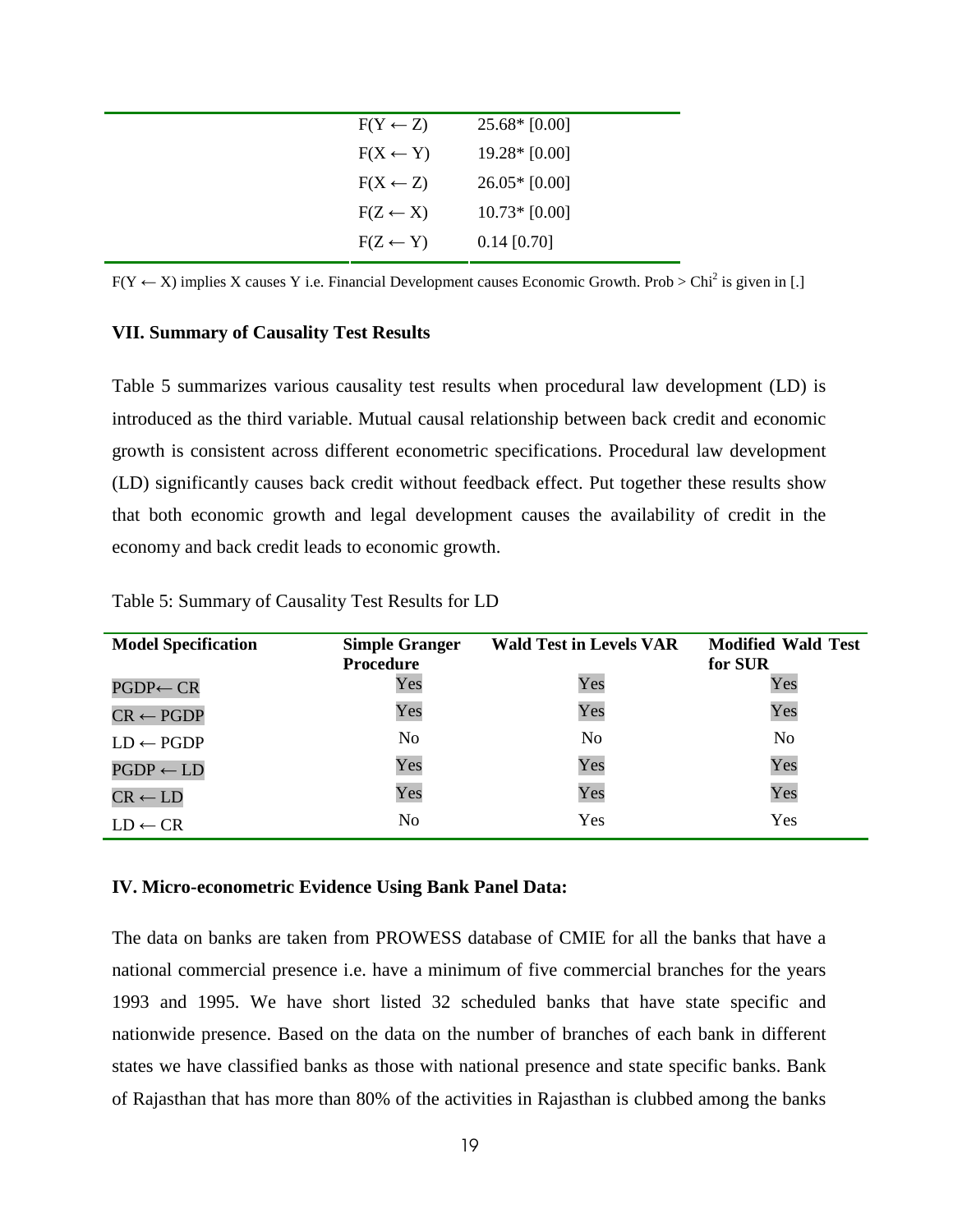that have access to DRT whereas Tamil Nadu Mercantile Bank that has majority of its activities in Tamil Nadu is clubbed among the banks that did not have access to DTR in the sample period.

As mentioned at the onset, Debt Recovery Tribunals were introduced in a staggered way i.e. only a few states had access to DRT in the year  $1994<sup>14</sup>$ . Data on commercial banks include advances to commercial sector in India (LADV), total advances including priority sector (LADVT), profits (LPROFIT) and banks' investments in India (LINV) for the years before and after the introduction of DRT i.e. for the years 1993 and 1995. To control for bank specific fixed effects we introduced number of employees and number of branches. Further to control for state specific effects, we introduce output per worker and investment per worker taken from Annual Survey of Industries (ASI).

### **Difference in Differences (DiD) Approach for Microeconometric evidence**

The use of natural experiments (quasi experiments) has become wide spread in evaluating the effects of public interventions such as legal changes. Simple regression estimates with time dummy to capture the effects of policy changes would be misleading due to the temporal trends in the outcome variable caused by the other observed and unobserved events that occurred in the time span considered. In a quasi experiment only a portion of the population is affected by the policy change and the rest is unaffected. When the information is available over time on both the treated and control group for periods before and after policy intervention a difference in differences (DiD) approach can be employed to separate out the impact of treatment on the outcome variable.

The basic DID framework to evaluate the impact of Debt Recovery Tribunal on the advances made by banks (ADV) can be described as follows. Let  $\text{ADV}_{it}$  be the advance made by the bank i at time t. Suppose that there are two groups of banks indexed by treatment status DRT equals 0 or 1 where 0 indicates the banks that predominantly operate in the states where DRT was not introduced i.e. the control group that did not receive treatment. Banks in DRT exposed states that received treatment is indicated by the value 1 which is the treatment group. Pre

 $\overline{a}$ 

<sup>&</sup>lt;sup>14</sup> The first set of DRT was introduced in Gujarat, Rajasthan, Delhi, Himachal Pradesh, Haryana, Punjab, Chandigarh, West Bengal, Karnataka and Andhra Pradesh in 1994.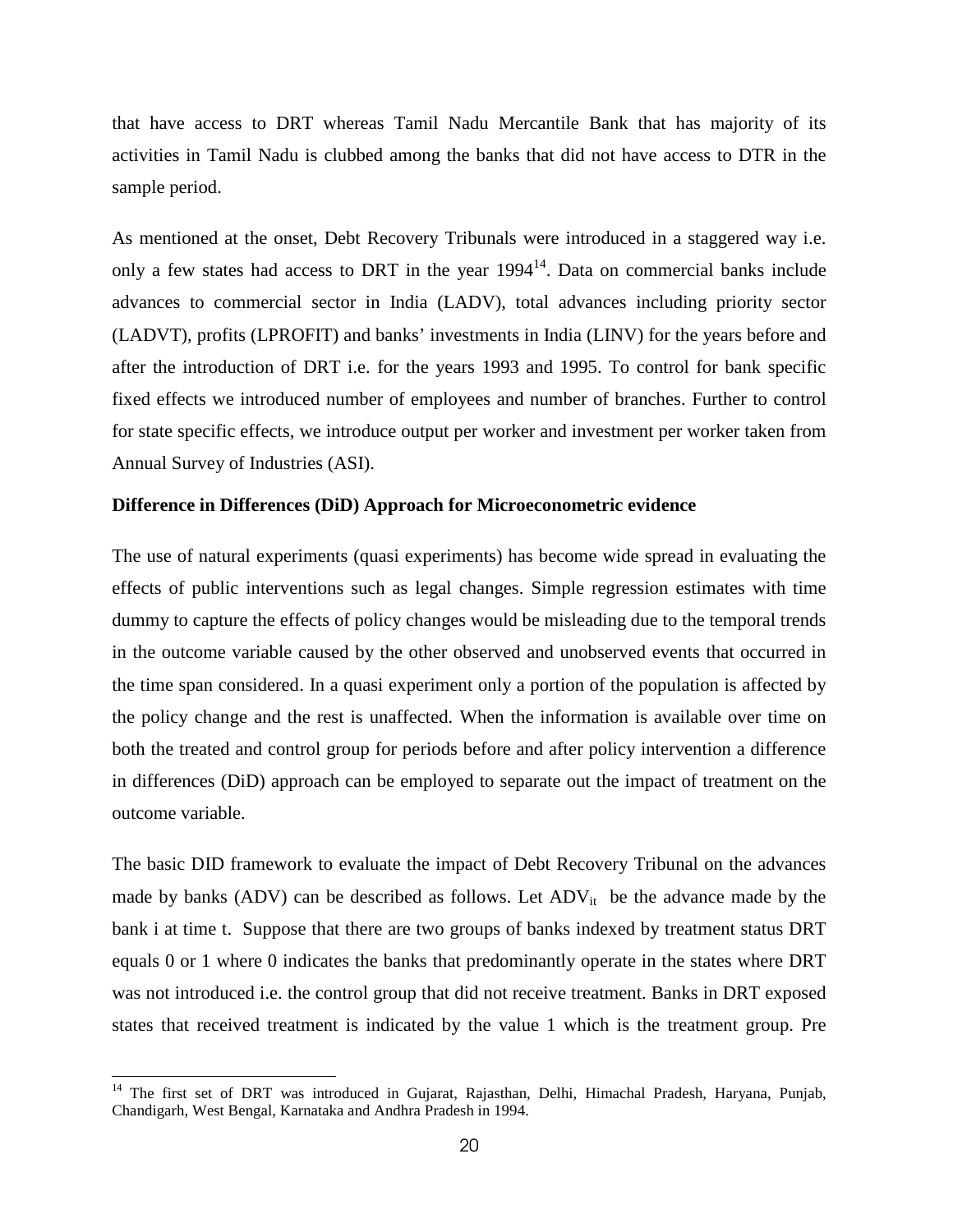treatment year (1993) and the post treatment year (1995) are indexed by  $T=0$ , 1 where 1 stands for post treatment period.

$$
ADV_{it} = \beta_0 + \beta_1 DRT_i + \beta_2 Post_t + \beta_3 (Post * DRT)_{it} + \alpha_i + \varepsilon_{it}
$$
 (1)

Where,  $\varepsilon_i$  is a random, unobserved "error" term which contains all determinants of  $ADV_i$  that change over time which the model omits.  $\alpha_i$  stands for bank and state specific time invariant unobservables or unobservable individual heterogeneity. Each banks lending behavior could be different for some historical reasons and preferences.  $\beta_3$  is the Difference in Difference estimator that estimates the difference between the average advance made by DRT banks and the average advance made by non DRT banks. DiD is given by

$$
\beta_3 = \left[ E \left( ADV_2 \mid Post = 1 \right) - E \left( ADV_1 \mid Post = 1 \right) \right] - \left[ E \left( ADV_2 \mid Post = 0 \right) - E \left( ADV_1 \mid Post = 0 \right) \right].
$$

One of the most important assumption in estimating the βs in the equation (1) is that the error term is not correlated with the explanatory variables and E [ $\epsilon$ i] = 0. Simple pooled data regression suffers heterogeneity bias due to time invarying unobservable factors. With the help of panel data the time invarying unobservables could be differenced out. Thus the first differenced equation to be estimated is

$$
\Delta ADV_{it} = \beta_0 + \beta_1 \Delta (Post^*DRT)_{it} + \Delta \varepsilon_i
$$
 (2)

Where, the OLS estimator of  $\beta_1$  is the first differenced estimator.

Bank lending is a function of the demand for loans i.e. the market activity and the banks' ability to effectively attract deposits and convert them into loans. Thus, state level and firm level controls are introduced. We have introduced number of employees and branches as bank level controls and investment per worker and output per worker as control variables for economic activity.

We use fixed effects method as the data involves state and bank specific unobservables that are expected to be correlated with the other independent variables. When the data are repeated on the same subject as in our case, correlation within the panel of banks needs to be taken into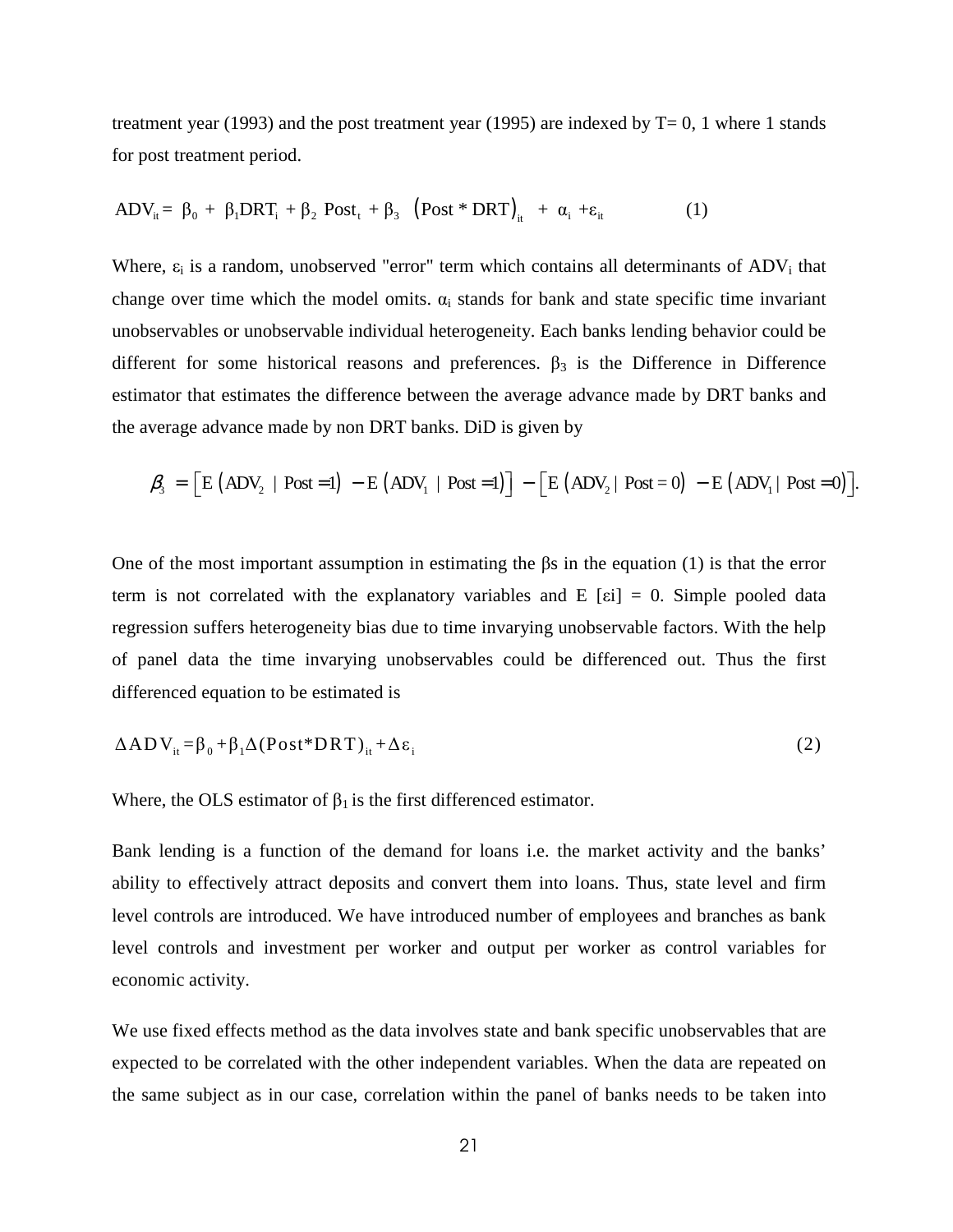account. If not, the common group errors in the mixtures of individual and grouped data regression would result in biased standard error and the inferential statistics will be incorrect (Moulton, 1990). To start with, we use Huber-White robust standard errors to account for the intraclass correlation where the observations are independent across groups (Wooldridge, 2002). However, when the assumption of panel heteroskedasticity is true, Generalized Least Squares (GLS) estimates are more efficient. We use feasible generalized least squares (FGLS) model with generalized error structure to allow for heteroskedasticity and cross-sectional correlation across panels and AR(1) autocorrelation within each panels where each panel is assumed to have different AR(1) structure. Further, we use regressions with panels corrected standard errors where heteroskedastic error structure and contemporaneous correlation are allowed. By using these alternative model specifications, we hope to provide information on the robustness of the results<sup>15</sup>.

### **V. Panel Results and Interpretation**

We run a number of specifications with different assumptions to capture the true nature of the data. With the assumptions of state and bank specific unobserved variables correlated with the explanatory variable, we use fixed effect regression model for advances to commercial sector in India (LADV), total advances including priority sector (LADVT), profits (LPROFIT) and banks' investments in India (LINV). First, we run only DRT variable against all the dependant variables and subsequently introduced state and bank specific controls. Highly significant and positive sign for DRT (POSTDRT) indicates that introduction of DRT had increased the advance (LADV). However, the results could be driven by the bank specific and state specific effects that were not controlled. When investment per worker and output per worker to capture state specific information were introduced along with bank specific information measured by the number of employees and branches, DRT remains positive and highly significant.

Modified Wald test for group wise heteroskedasticity in fixed effect regression show that the model 1 and 2 i.e. fixed effect panel regressions with the assumption of homoskedasticity, suffers from severe group wise heteroskedasticity. In the models 3 and 4, we use standard errors corrected for cluster effects. Controlling for cluster correlation within the banks reduces

 $\overline{a}$ 

<sup>&</sup>lt;sup>15</sup> See Greenberg, 2003 and STATA, 2003 and for more discussion.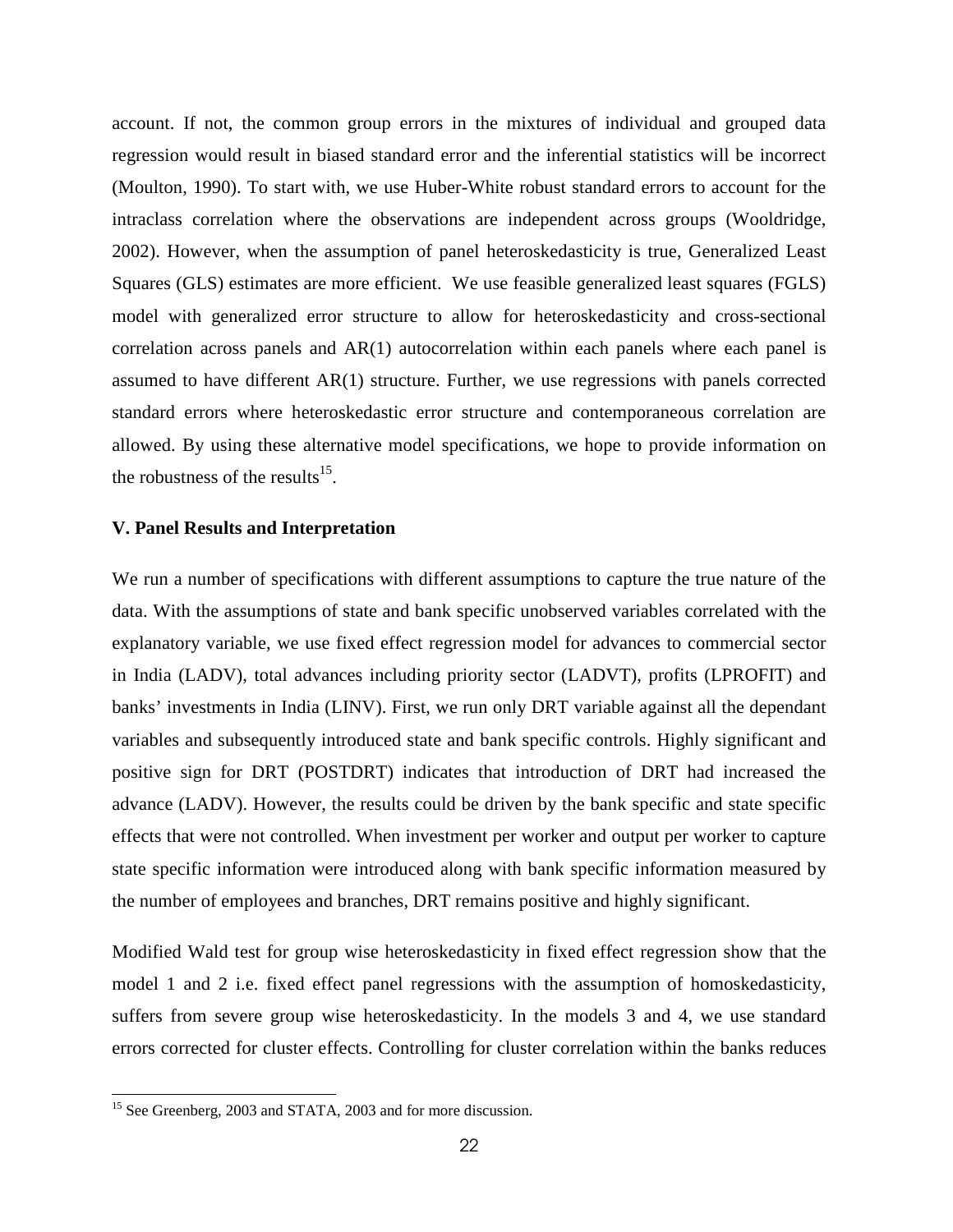the significance of DRT to a large extent but the F test for the significance of all the variables in the model is significant. Adjusting for panel heteroskedasticity and panel AR(1) in a FGLS framework improves the model fit and significance of the individual parameters, especially for DRT. Based on model 7 the presence of DRT increases advances to commercial sector by 1.3% (antilog of 0.263) vis-à-vis the banks do not have exposure to DRT. The above analysis shows that the impact of DRT is significant and robust across different specifications.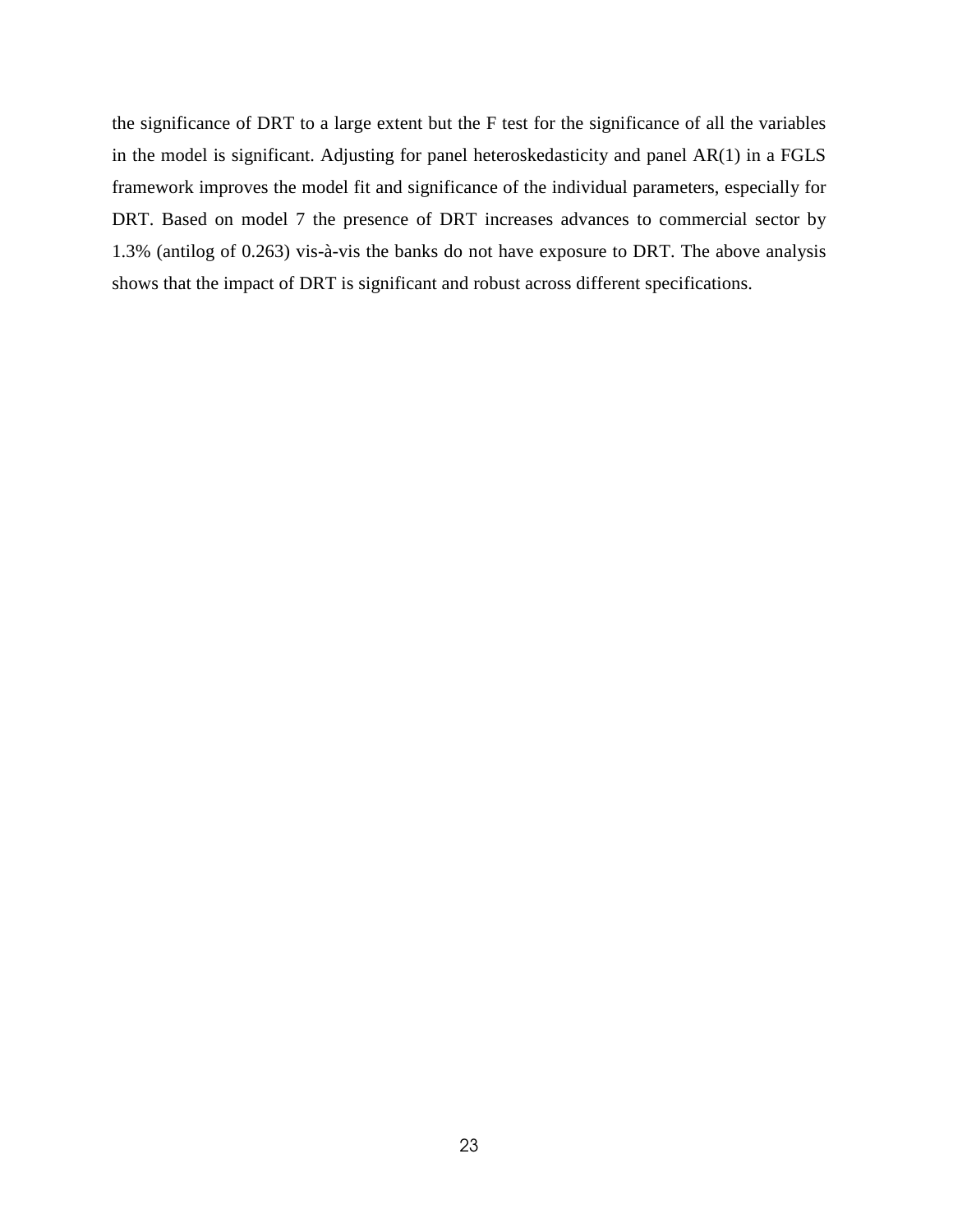| Variable                 | <b>Fixed-effects Regression</b> |                      |                |                         | FGLS regression |                      |                 |
|--------------------------|---------------------------------|----------------------|----------------|-------------------------|-----------------|----------------------|-----------------|
|                          | Model 1 <sup>+</sup>            | Model 2 <sup>†</sup> | Model $3^{\S}$ | Model $4^{\frac{8}{3}}$ | Model $5^*$     | Model 6 <sup>*</sup> | Model $7^{\pm}$ |
| <b>POSTDRT</b>           | 0.369                           | 0.268                | 0.340          | 0.152                   | 0.591           | 0.263                | 0.263           |
|                          | (0.105)                         | (0.089)              | (0.069)        | (0.086)                 | (0.116)         | (0.038)              | (0.049)         |
|                          | [3.500]                         | [3.010]              | [4.95]         | [1.76]                  | [5.09]          | [6.91]               | [5.400]         |
| <b>INVPW</b>             |                                 | $-0.073$             |                | $-0.006$                |                 | $-0.079$             | $-0.070$        |
|                          |                                 | (0.029)              |                | (0.054)                 |                 | 0.017                | (0.005)         |
|                          |                                 | $[-2.550]$           |                | $[-0.12]$               |                 | $[-4.57]$            | $[-14.90]$      |
| <b>OUTPUTPW</b>          |                                 | 0.057                |                | 0.071                   |                 | 0.042                | 0.026           |
|                          |                                 | (0.023)              |                | 0.039                   |                 | 0.009                | (0.007)         |
|                          |                                 | [2.510]              |                | [1.85]                  |                 | [4.63]               | [3.800]         |
| <b>LEMP</b>              |                                 | 0.890                |                | 5.803                   |                 | 0.792                | 0.758           |
|                          |                                 | (0.111)              |                | 2.003                   |                 | 0.092                | (0.021)         |
|                          |                                 | [7.990]              |                | [2.90]                  |                 | [8.62]               | [36.260]        |
| <b>LBRANCH</b>           |                                 | 0.020                |                | $-0.105$                |                 | 0.175                | 0.190           |
|                          |                                 | (0.116)              |                | 0.038                   |                 | 0.105                | (0.027)         |
|                          |                                 | [0.180]              |                | $[-2.79]$               |                 | [1.66]               | [7.030]         |
| <b>CONS</b>              | 6.884                           | $-1.651$             | 6.892          | $-47.66$                | 6.801           | $-1.52$              | $-1.178$        |
|                          | (0.218)                         | (0.590)              | 0.020          | 18.530                  | 0.037           | 0.266                | (0.072)         |
|                          | [31.52]                         | $[-2.80]$            | [350.31]       | $[-2.57]$               | [184.96]        | $[-5.71]$            | $[-16.38]$      |
| #                        |                                 |                      |                |                         |                 |                      |                 |
| Observations<br>(Groups) | 56(28)                          | 56 (28)              | 56 (28)        | 56(28)                  | 56(28)          | 56(28)               | 56 (28)         |
| Prob > F                 | 0.00                            | 0.00                 | 0.00           | 0.00                    |                 |                      |                 |
| Prob > Chi <sup>2</sup>  |                                 |                      |                |                         | 0.00            | 0.00                 | 0.00            |
| Loglikelihood            |                                 |                      |                |                         | $-56.11$        | $-1.04$              | 29.92           |
| Wald test <sup>‡</sup>   | 0.00                            | 0.00                 |                |                         |                 |                      |                 |
|                          | (0.00)                          | (0.00)               |                |                         |                 |                      |                 |
| R-sq: within             | 0.29                            | 0.64                 | 0.29           | 0.64                    |                 |                      |                 |

Table 6: Impact of DRT on Advances Made to Commercial Sector Dependant variable: LADV

POSTDRT is POST \* DRT i.e. access to DRT in the year 1995. † Standard errors are given in (.) and t statistic is given in [.]; § Standard errors adjusted for clusters; ∗ Adjusted for panel heteroskedasticity; ± Adjusted for panel AR(1); ‡ Modified Wald test for group wise heteroskedasticity in fixed effect regression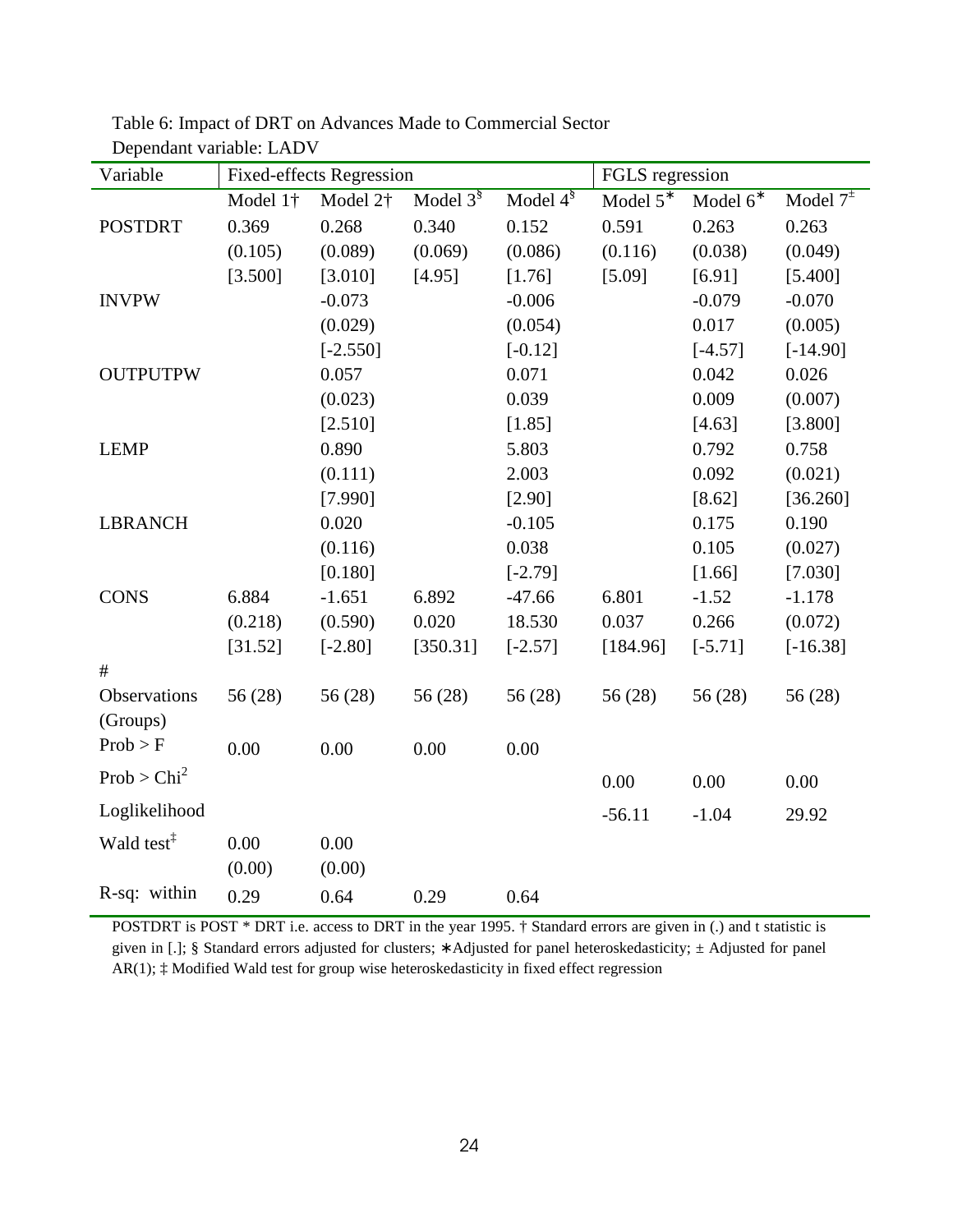Introduction of DRT has positive impact on other bank performance measures such as total advances made in India (LADVT), investment (LINV) and banks' profit (LPROFIT). Even after controlling for bank and state effects the impact of DRT is highly significant for total advances made and investment made within India. Final regression after controlling for panel autocorrelation and heteroskedasticity (model 7) show that total advances made in India (LADVT) is higher by 1.3% (antilog of 0.263), investment (LINV) is higher by 1.5% (antilog of 0.393) and banks' profit (LPROFIT) is higher by 1.6% (antilog of 0.493) vis-à-vis the banks did not have access to DRT. However, the impact of DRT on profits is not consistent across different specifications.

### **Robustness of the Results**

 To test the robustness of the results obtained from the full sample, we restrict the sample to only truly regional banks i.e. all bank that have nationwide presence were removed from the sample. This leaves us with the sample of 25 banks. In the earlier analysis, banks with national presence were clubbed in the group that had access to DRT. The impact of DRT has turned out to be positive and significant for all the measures of banking performance considered (see Table 10 in the appendix). The magnitude of the impact is also more or less the same.

### **VI. Summary and Conclusion**

In the literature, the availability of external finance, legal development and economic growth are linked in the following manner. A good substantive and procedural law, if enforced effectively, would enhance the investor and creditor confidence in the system, which would result in larger volume of credit dispersed and ultimately economic growth. The broad objective of this paper is to establish the long run relationship in the above mentioned channel pertaining to the Indian context. In particular, the impact of legal development is analyzed in a trivariate causality and cointegrating VAR frameworks.

To stat with legal development, private credit, economic growth and one of the possible channels of impact is introduced in a VAR system to identify the long run relationship. A single cointegrating vector is identified in all of the specifications indicating that there is a long run equilibrium relationship among the variables considered except for total factor productivity (TFP). The coefficients of private credit (CR) and procedural law development (LD) have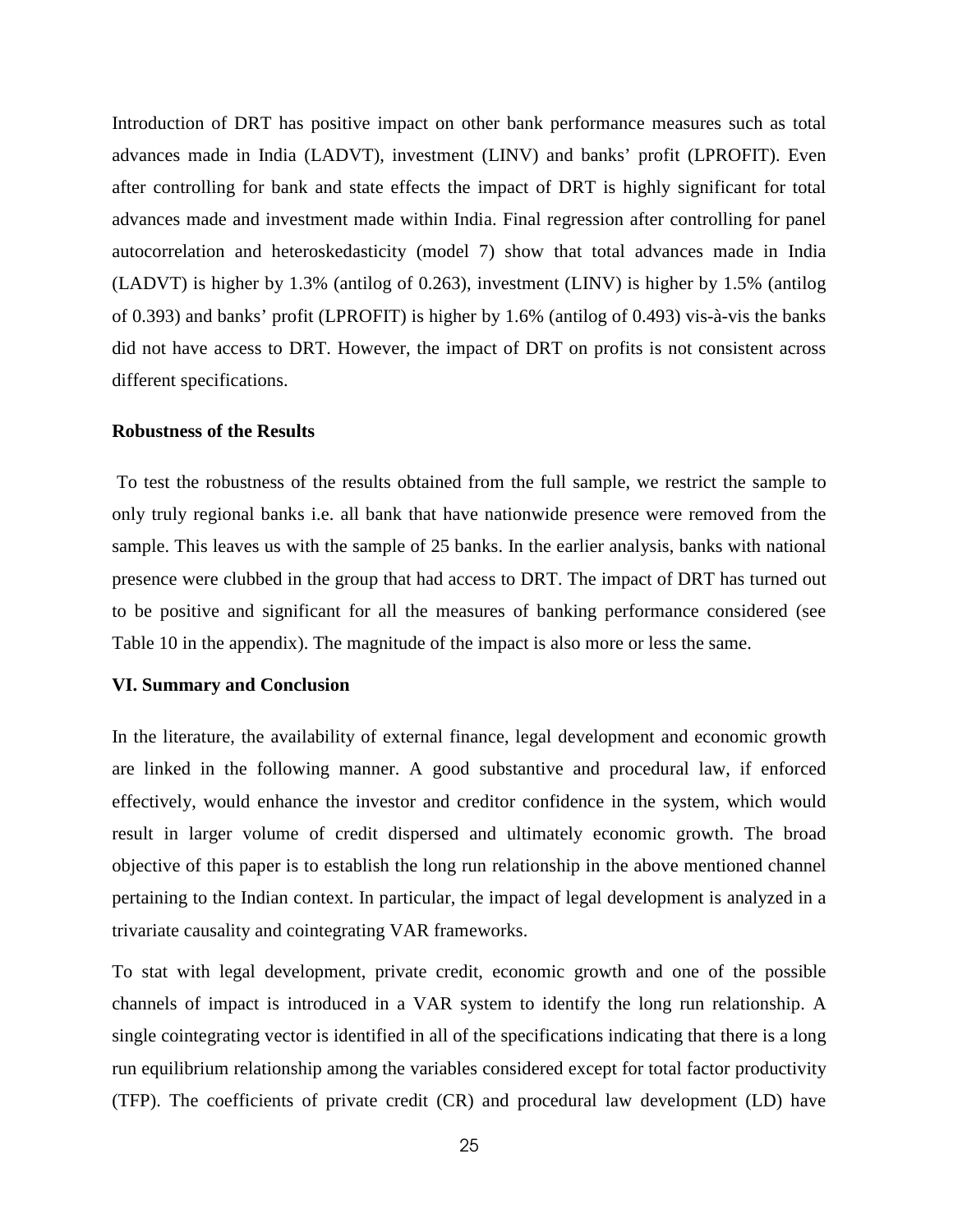turned out to be significant and positively associated with economic growth. The channels of impact are identified to be fixed investment and capital formation and not savings or total factor productivity. The results suggest that law and finance leads to economic growth through debt accumulation channel rather than enhancing total factor productivity. These results are consistent with the past literature (Bell and Rousseau, 2001), however this study more comprehensive in incorporating the determinants financial sector such as legal and regulatory developments. Further these results are consistent across different specifications of economic activity i.e. size of industry in GDP (INDUST) and size of manufacturing sector (MANUFACT).

As mentioned at the onset, the second objective is to establish causation between the variables of interest. The number of variables in the causal relationship is restricted to three. The simple Granger procedure without the conditioning variable do not lend to the thesis of 'finance causes growth' instead there is a significant one-way causation runs from growth to finance. However, once the conditioning variable such as legal development is introduced in the model there is a strong mutual causation from economic growth and financial development. Causality tests based on VAR show that legal development positively affects the availability of credit. Toda and Yamamoto modified Wald tests

Overall, these results show that the index of procedural law (LD) positively affects private credit in the long run. It is the provisions that speeded up the process of redress instead of law on books per se that matter for financial sector development in India. This confirms the proposition that mere law on books does not explain financial sector development rather it is the procedural law which make a huge difference for financial sector development. However while this explains why India is an outlier in LLSV study, it could be argued that the procedural law might also suffer the same enforcement lapses as the substantive law. A possible extension of this study is to incorporate a measure of enforcement.

There is some evidence at the micro level that the newly introduced procedural law work relatively well (Visaria, 2007; Rathinam and Raja, 2008). The second section of the paper analyzes the importance of the quality of judiciary especially speedy disposal on bank lending activities and performance in a more micro level analysis using bank level panel data. The dataset on banking performance contains information on total advances made, advances to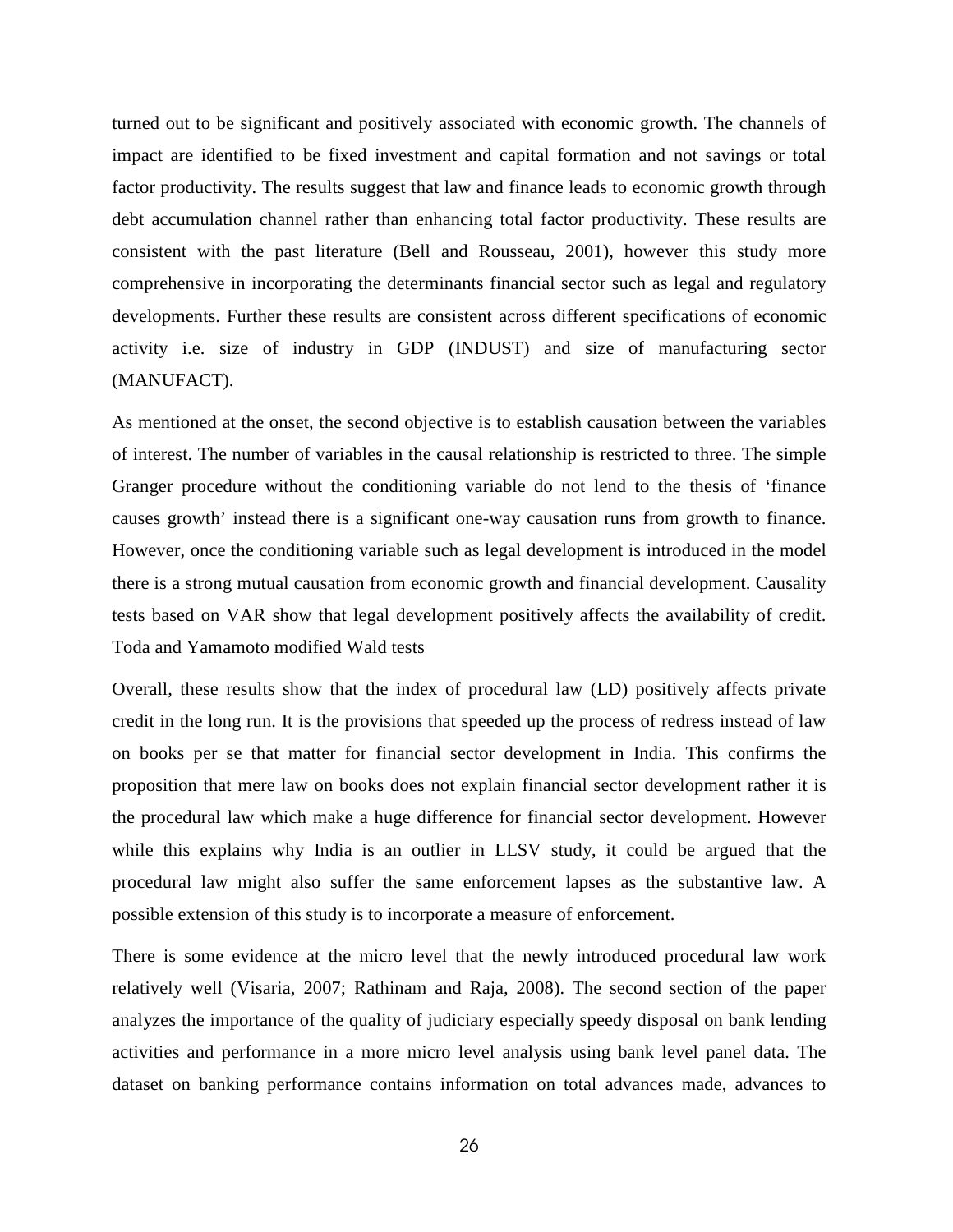commercial sector and bank profits. In this quasi experiment study, we use the staggered introduction of Debt Recovery Tribunals starting from 1994 in the Indian states. We have used difference in difference approach to single out the impact of DRT on the measures of banking performance.

DRT dummy is highly significant and positively associated with advances made to commercial sector (LADV), total advances (LADVT) and profits. These results show that speeding up of debt recovery matters have resulted in efficiency and is consistent with our model illustrating lender creditor relationship. These results do not change when bank and state specific controls were introduced in the basic model. Moreover, results are robust to alternative specifications. As a test of robustness, we have redone the exercise for a restricted data set that excludes banks with nationwide presence. These results also confirm the positive impact of DRT on bank performance.

To summarize we have produced both macro and micro level evidence on the importance of legal development, especially the procedural law development on the availability of credit in the developing economy. Time series evidence show that law and credit affects economic growth through enhancing investment. Further, law causes credit and a mutual causal relationship exists between credit and growth. Panel data evidence also confirm that one of the procedural law innovation in India, the introduction of DRT, had positive impact of the availability of credit to private sector.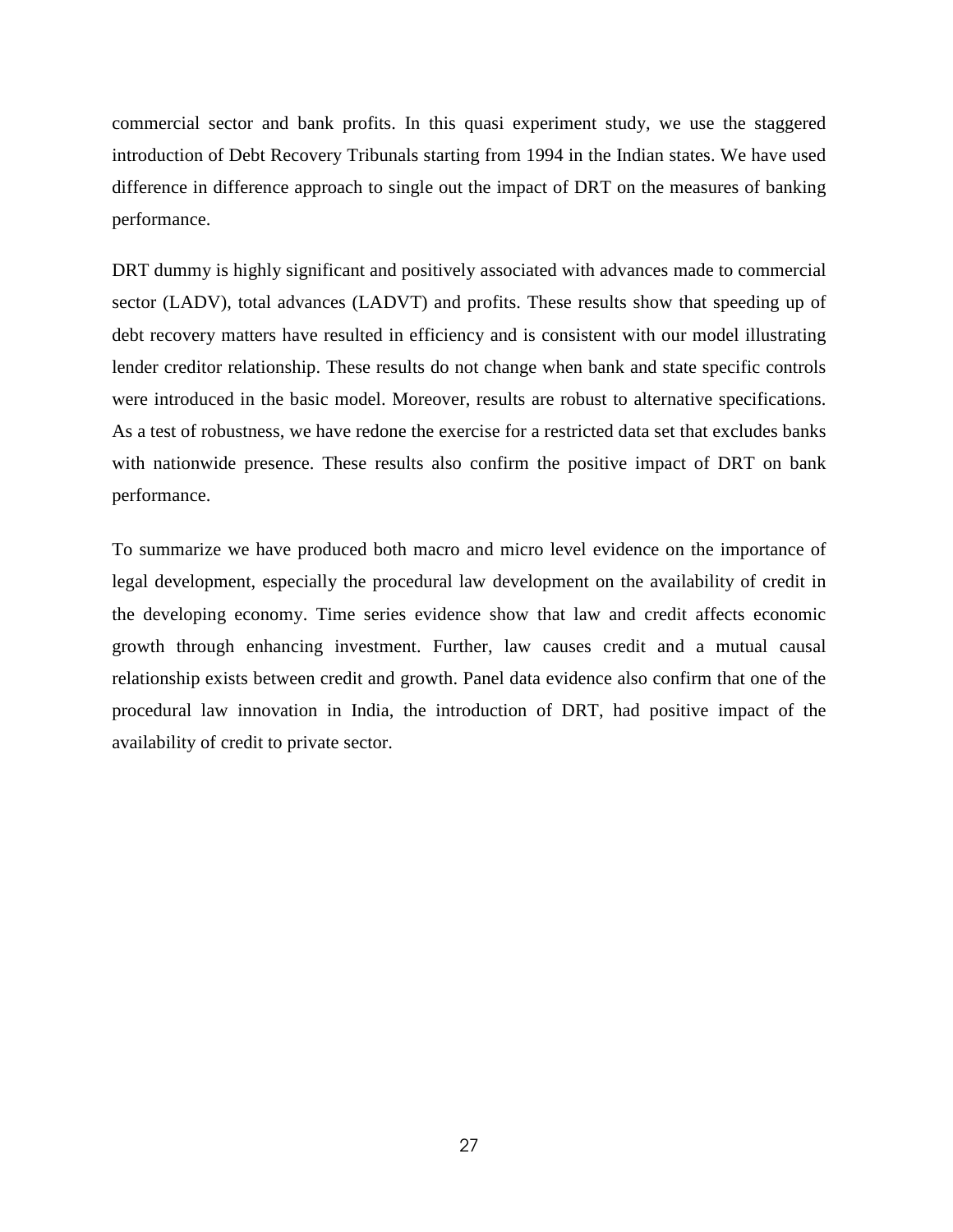### **Bibliography**

- Arestis, P., Demetriades, P.O., (1997) "Financial development and economic growth: Assessing the evidence" Economic Journal, 783–799
- Bahmani-Oskooee, M. and F. Niroomand (1999) "Openness and Economic Growth: An Empirical Investigation," *Applied Economics Letters*, 557-561
- Banerjee, Abhijit., Shawn, Cole., Esther, Duflo., (2003) "Bank Finance in India," Mimeo, MIT
- Beck, T., Demirgurc-Kunt, A., Levine, R., (2002) "Law, endowments, and finance", NBER Working Paper No. 10126, Cambridge, Massachusetts
- Beck, T., Levine, Loayza, N. (2000) "Finance and the source of growth" Journal of Financial Economics 58: 261-300
- Beck, T., Levine, R., (2003) "Legal institutions and financial development", NBER Working Paper No. 10126, Cambridge, Massachusetts
- Bell, C., Rousseau, P.L., (2001) "Post-independence India: A case of finance-led industrialization?" Journal of Development Economics 65, 153–175.
- Bencivenga, V.R., Smith, B.D., (1991) "Financial intermediation and endogenous growth", Review of Economic Studies 58, 195–209
- Bianco, M., Jappelli, T., Pagano, M., 2004. Courts and banks: Effects of judicial enforcement on credit markets. Journal of Money, Credit, and Banking
- Buscaglia, Edgardo., (1999) "Law and Economics of Development" in Bouckaert B and De Geest G, Eds "Encyclopedia of Law and Economics"
- Clague, C., Keefer, P. Knack., S., Olson. M., (1999) "Contract-Intensive Money: Contract Enforcement, Property Rights, and Economic Performance", Journal of Economic Growth, 4: 185–211
- Clague, Christopher; Philip Keefer, Stephen Knack and Mancur Olson (1999) "Contract-Intensive Money." Journal of Economic Growth, 4(2):185-212.
- Cristini, Nora Marcela, Ramiro Alejandro Moya, and A. Powell, 1999, The importance of an effective legal system for credit markets: the case of argentina, Working paper
- Dalado, J.J and H. Lutkepokl (1996) "Making Wald Tests Work for Cointegrated VAR Systems", Econometric Review 15, 369-86
- Demetriades, P.O., Hussain, K.A., (1996) "Does financial development cause economic growth? Time series evidence from 16 countries". Journal of Development Economics 51, 387–411.
- Demetriades, P.O., Luintel, K.B., (1997) "The direct costs of financial repression: evidence from India". Review of Economics and Statistics 79, 311–320
- Diamond, D. W. and Dybvig, P. H. (1983), "Bank runs, deposit insurance, and liquidity", Journal of Political Economy 91, 40-49
- Djankov Simeon, Caralee McLiesh, and Andrei Shleifer (2006) "Private Credit in 129 Countries"
- Djankov, Simeon., McLiesha, Caralee., Shleifer, Andrei., (2007) "Private credit in 129 countries", Journal of Financial Economics, Volume 84, Issue 2, Pages 299-329
- Dolado, J.J. and H. Lutkepohl, (1996) Making Wald Tests Work for Cointegrated VAR Systems, Econometric Reviews 15, 369-386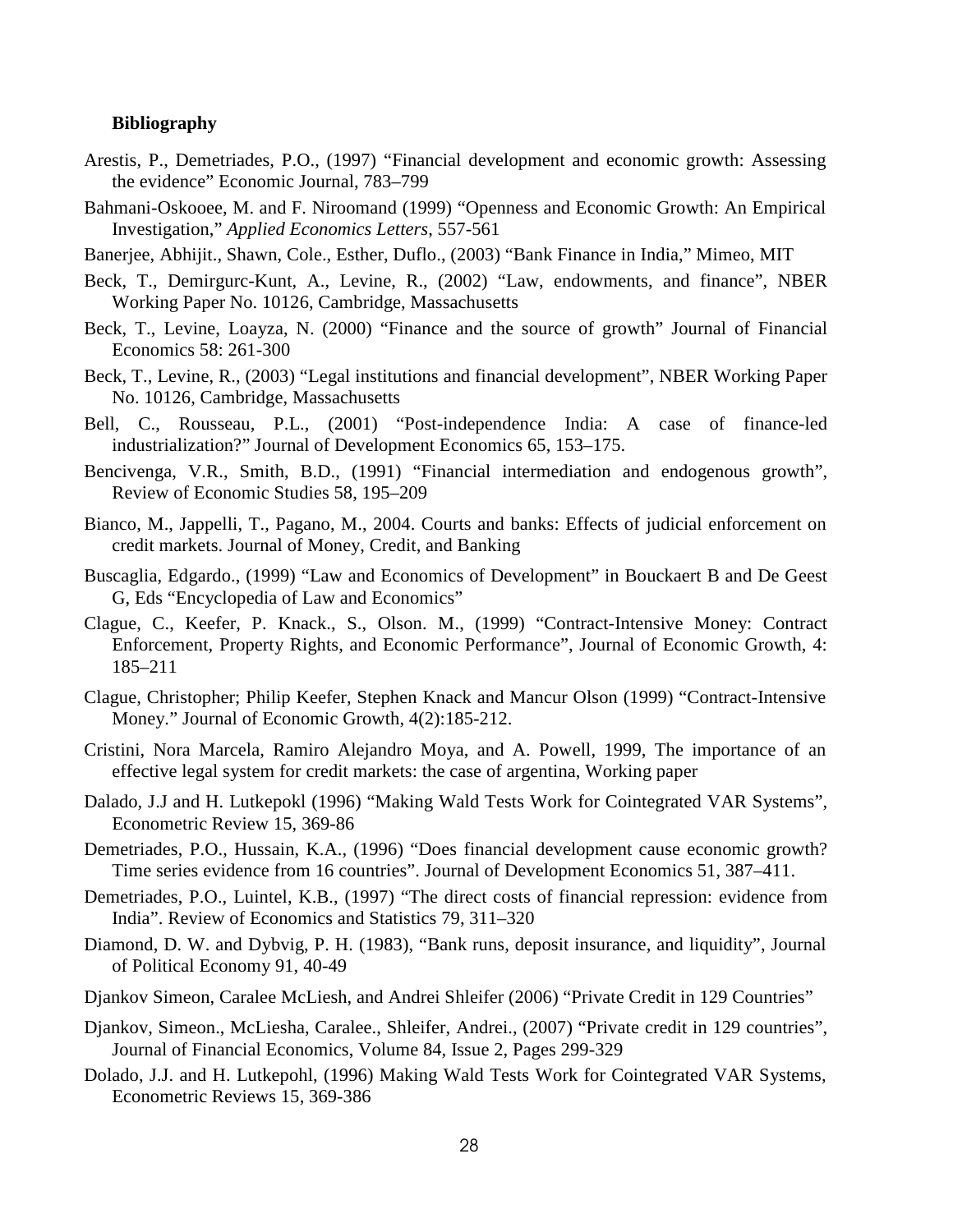- E.P.W. Research Foundation, (1997) "National Accounts Statistics of India: 1950–51 to (2003)- 04". Revised Edition Mumbai
- Elliott, G., Rothenberg, T.J. and Stock, J.H. (1996) "Efficient Tests for an Autoregressive Unit Root", Econometrica, 64, 813–836
- Fabbri and Padula (2004) Does poor legal enforcement make households credit-constrained Journal of Banking & Finance Volume 28, Issue 10, Pages 2369-239
- Fabbri, Daniela, 2001, Legal Institutions, Corporate Governance and Aggregate Activity: Theory and Evidence, CSEF Working Paper n.72.
- Fergusson, L., (2006) "Institutions for Financial Development: What Are They and Where Do They Come From?", Journal of economic surveys Vol.20, No.1
- Fry (1995) "Money Interest and Banking in Financial Development" John Hopkins University press
- Gonzalo, J., Lee, T, (1998) "Pitfalls in testing for long run relationships", Journal of Econometrics 86: 129-54
- Government of India, (1991) "*Report of the Committee on the Financial Sector*," chairman M. Narsimhan, Ministry of Finance, Delhi
- Granger, C.W.J., (1969) "Investigating causal relation by econometric models and cross spectral methods" Econometrica 37, 428-438
- Greenwood, J., Jovanovic, B., (1990) "Financial Development, Growth, and the distribution of Income", Journal of Political Economy, 98: 1076-1107
- Gropp, Reint, John Karl Scholz, and Michelle White, 1997, Personal Bankruptcy and Credit Supply and Demand, Quarterly Journal of Economics 112, 217–252.
- Hanson, James A., (2001) "Indian Banking: Market Liberalization and the Pressures for Institutional and Market Framework Reform", Working Paper Stanford University, No. 104, pp. 1-37.
- Hicks, J., (1969) "*A Theory of Economic History*", Clarendon Press, Oxford
- Jappelli T and Pagano M (2002), Information sharing, lending, and defaults: cross-country evidence, Journal of Banking and Finance 26 (2002), pp. 2017–2045
- Johansen, S., (1991) "Estimation and Hypothesis Testing of Cointegration Vectors in Gaussian Vector Autoregressive Models", *Econometrica*, 59(6), 1551-80
- Johansen, S., (1995) "*Likelihood-Based Inference in Cointegrated Vector Autoregressive Models*" Oxford University Press
- Jung, W. S., (1986) "Financial Development and Economic Growth: International Evidence", Economic Development and Cultural Change, 34: 333-346
- King, R. G., Levine, R., (1993a) "Finance and Growth: Schumpeter Might Be Right", Quarterly Journal of Economics, 108: 717-738
- King, R. G., Levine, R., (1993b) "Finance, Entrepreneurship, and Growth: Theory and Evidence", Journal of Monetary Economics, 32: 513-542
- Kirchgässner. G., Wolters. J, (2007) "*Introduction to Modern Time Series Analysis*" Springer-Verlag Berlin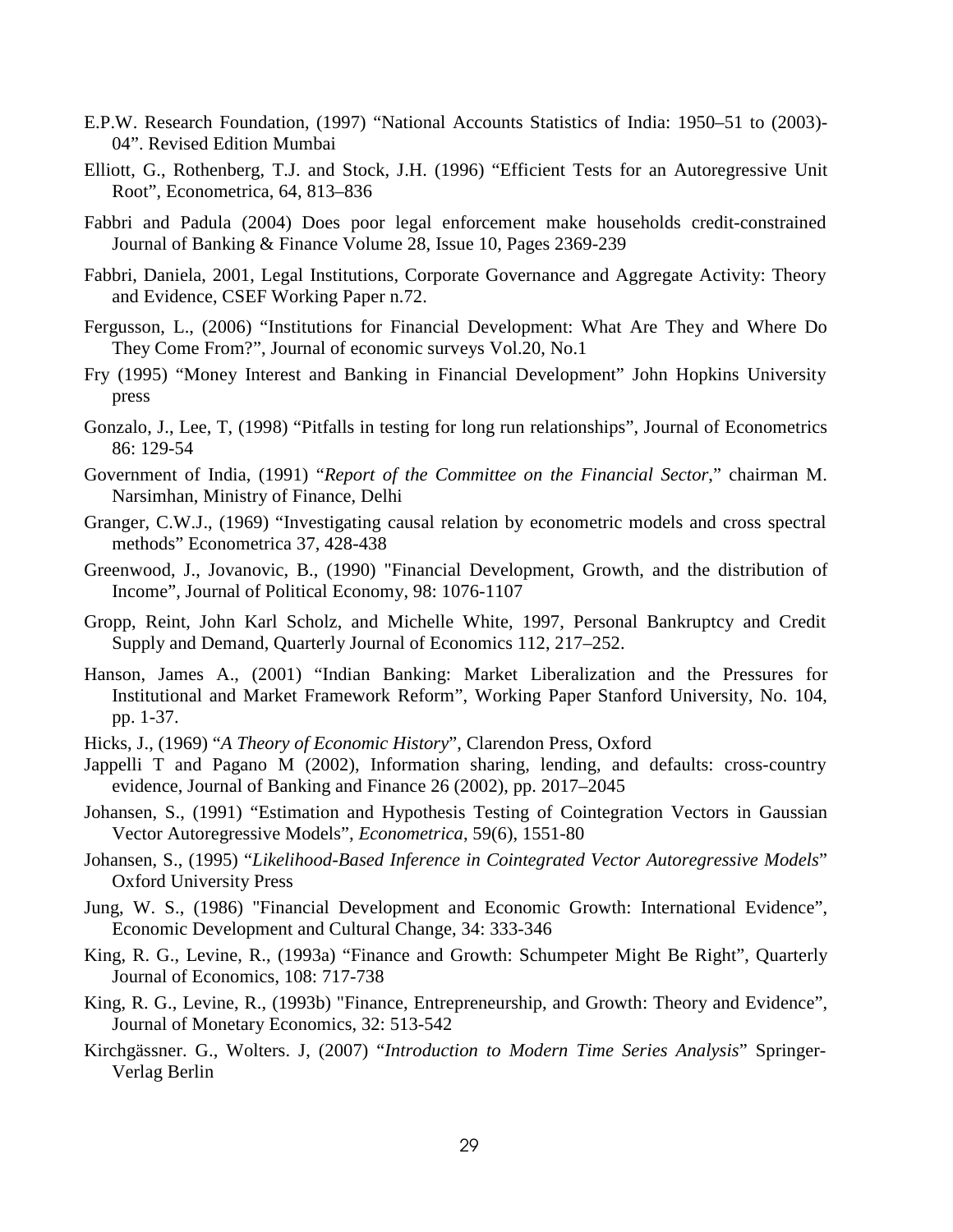- Kwiatkowski, D., Phillips, P., Schmidt, P., Shin, Y., (1992) "Testing the null hypothesis of stationarity against the alternative of a unit root", Journal of Econometrics 54, 159–178
- La Porta, R., Lopez-de-Silanes, F., Shleifer, A., Vishny, R. W., (1997) "Legal determinants of external finance", Journal of Finance 52(3): 1131–1150
- La Porta, R., Lopez-de-Silanes, F., Shleifer, A., Vishny, R. W., (1998) "Law and finance", Journal of Political Economy 106(6): 1113–1155
- Law Commission of India, (1988) "*The High Court Arrears A Fresh Look*", Report No. 124.
- Law Commission of India, (1988) "*The High Court Arrears A Fresh Look",* Report No. 124.
- Levine Ross and Zervos Sara J. (1993) "What we Have Learned about Policy and Growth from Cross-Country Regressions?", The American Economic Review, Vol. 83, No. 2, pp. 426-430
- Levine, R., (1997) "Financial Development and Economic Growth: Views and Agenda". Journal of Economic Literature 35(2): 688–726
- Levine, R., (1999) "Law, finance, and economic growth", Journal of Financial Intermediation 8: 36–67
- Levine, R., (2005) "Finance and growth: theory, evidence, and mechanisms", In P. Aghion and S. Durlauf (eds) "*Handbook of Economic Growth*" (pp. 865–934), Amsterdam: North-Holland Elsevier.
- Luintel, K.B., Khan, M., (1999) "A quantitative reassessment of the finance-growth nexus: evidence from a multivariate VAR", Journal of Development Economics 60, 381–405
- Lutkepohl, H., (1982) "Non-causality due to omitted variables", Journal of Econometrics 19, 367– 378
- MacKinnon, J.G., Haug, A.A., Michelis, L., (1999) 'Numerical distribution functions of likelihood ratio tests for cointegration,' Journal of Applied Econometrics, 14 (3): 563-77
- MacKinnon, James G. (1996). "Numerical Distribution Functions for Unit Root and Cointegration Tests," Journal of Applied Econometrics, 11, 601-618
- McKinnon, Ronald I., (1973) "*Money and Capital in Economic Development*", The Brookings Institution
- Meador, Mark. "The Effects of Mortgage Laws on the Home Mortgage Rates." Journal of Economics and Business, 1982, 34(2), pp. 143-48
- Narasimham Committee, (1991), Report of the Committee on Financial System, Chairman M. Narasimham, Reserve Bank of India, Mumbai
- Pagano, M., (1993) "Financial markets and growth: an overview" European Economic Review 37, 613–622.
- Panchamukhi, V.R., (2001) "Lessons from the national experience of India in mobilizing domestic and external resources for economic development", Asia-Pacific Development Journal Vol. 8, No. 1, June
- Pesaran, H.M., Shin, Y., Smith, R.J., (2001) Bounds testing approaches to the analysis of long-run relationships, Journal of Applied Econometrics 16, 289–326
- Rambaldi, A.N., Doran, H.E., 1996. Testing for Granger non-causality in cointegrated systems made easy" Working Papers in Econometrics and Applied Statistics, The University of New England, No. 88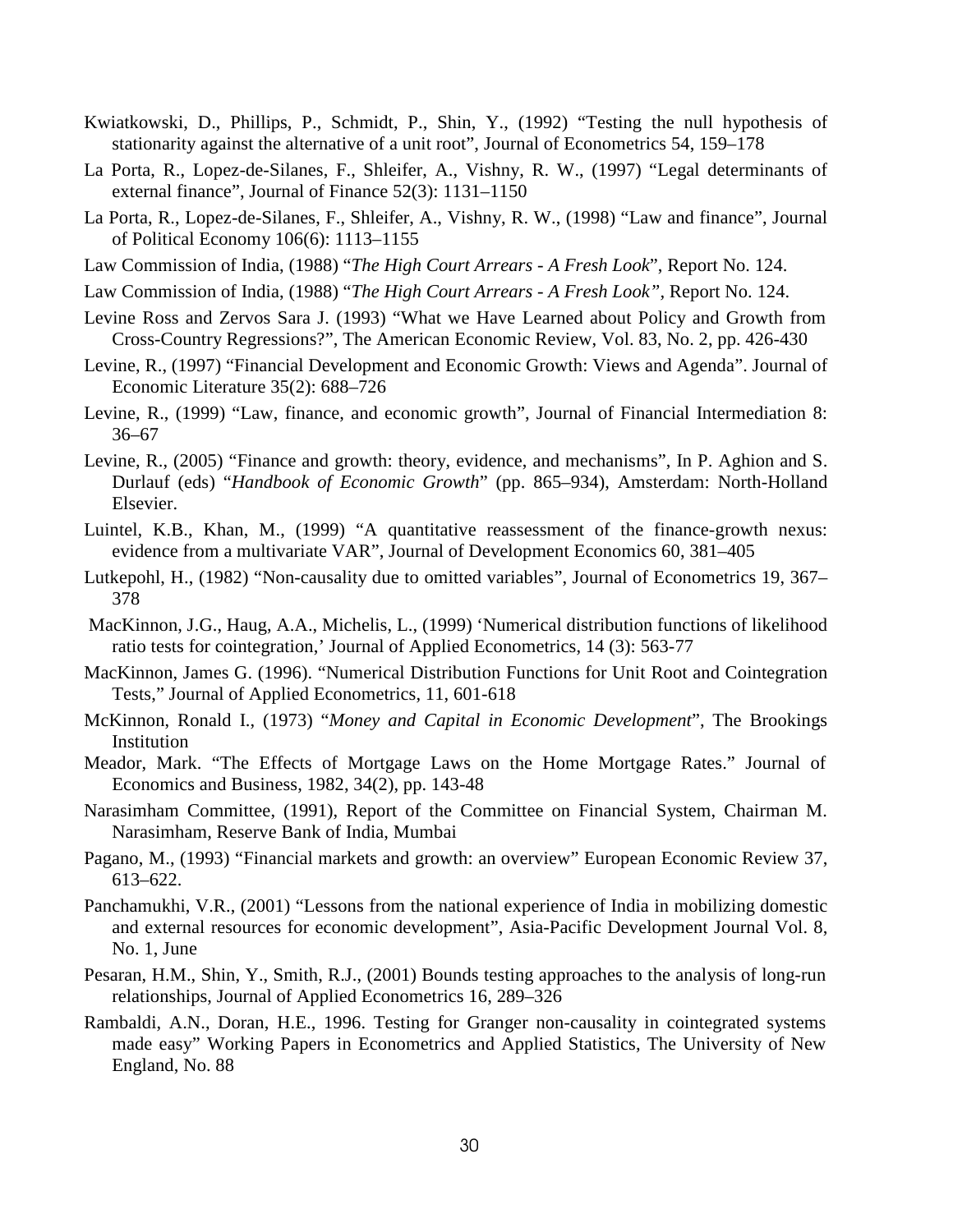- Rathinam and Raja (2008), "Law and bank Credit: Panel Evidence from India" Working Paper, University of Hyderabad
- Reserve Bank of India, "*Trends and Progress of Banking in India*", various issues
- Rodrik, Dani (2005) "Why We Learn Nothing from Regressing Economic Growth on Policies", Mimeo, Harvard University
- Saggar, M. (2003), 'A Perspective on Saving, Investment and Macroeconomic Policies in India in the 1990s', in Jha, R. (ed.), *The Indian Economic Reforms*, Palgrave Macmillian, Sydney, pp. 92-117
- Sahoo, P., Nataraj, G. and Kamaiah, B (2001) 'Savings and Economic Growth in India: the Long-Run Nexus'*, Savings and Development,* No.1*.* pp. 67-79
- Sargent, T, (1976) "A Classical Macroeconomic Model for the United States", Journal of Political Economy 84, pp. 207 – 237.
- Schumpeter, J. A., (1912) "*The Theory of Economic Development*", 1912, translated by R. Opie, Cambridge, MA: Harvard University Press, 1934
- Shaw, Edward., (1973) *"Financial Deepening in Economic Development"*, New York: Oxford University Press.
- Sims, C.A., Stock, J.H., Watson, M.W., (1990) "Inference in time series models with some unit roots", Econometrica 58, 113–144
- Singhal, Rajrishi, (2004) "Financial Sector Reform in India: Is There a Grand Design?" Occasional Paper Number 16, Center for the Advanced Study of India, University of Pennsylvania
- Stock, J. H., and Watson M. W., (1989) "Interpreting the Evidence on Money-Income Causality," Journal of Econometrics 40, 161–181.
- Swanson Norman R, Ozyildirim Ataman and Pisu Maria, (2001) "A Comparison of Alternative Causality and Predictive Accuracy Tests in the Presence of Integrated and Co-integrated Economic Variables" mimeo
- Toda, H.Y. and Phillips, P.C.B., (1993) "Vector autoregressions and causality" Econometrica 61, 1367-1393
- Toda, H.Y. and Yamamoto, T., (1995) Statistical inference in vector autoregressions with possibly integrated processes. Journal of Econometrics 66, 225-250.
- Visaria, Sujata, (2006) "Legal Reform and Loan Repayment: The Microeconomic Impact of Debt Recovery Tribunals in India", IED Working Paper Number 157, Boston University
- World Bank, (1989) "*World Development Report"*, Oxford Univ. Press, New York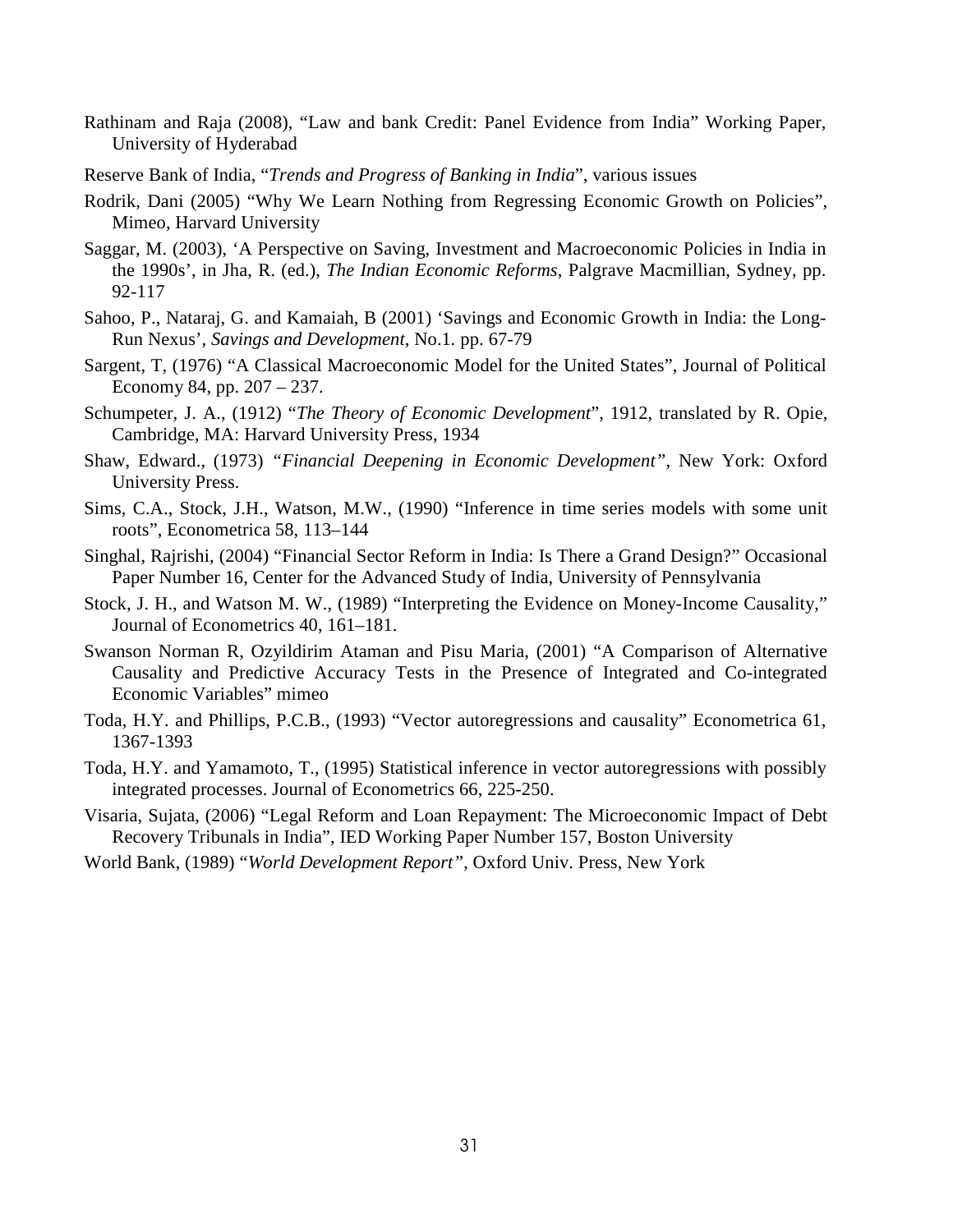### Appendix

| Variable                |          |                      | Fixed-effects Regression |                |                  | FGLS regression |                 |
|-------------------------|----------|----------------------|--------------------------|----------------|------------------|-----------------|-----------------|
|                         | Model 1† | Model 2 <sup>+</sup> | Model $1^{\$}$           | Model $2^{\S}$ | Model $1^{\ast}$ | Model $2^*$     | Model $3^{\pm}$ |
| <b>POSTDRT</b>          | 0.350    | 0.230                | 0.325                    | 0.112          | 0.721            | 0.263           | 0.236           |
|                         | (0.106)  | (0.093)              | (0.060)                  | (0.090)        | (0.150)          | (0.050)         | (0.046)         |
|                         | [3.300]  | [2.460]              | [5.440]                  | [1.250]        | [4.820]          | [5.320]         | [5.100]         |
| <b>INVPW</b>            |          | $-0.049$             |                          | 0.003          |                  | $-0.057$        | $-0.043$        |
|                         |          | (0.027)              |                          | (0.040)        |                  | (0.013)         | (0.007)         |
|                         |          | $[-1.780]$           |                          | [0.070]        |                  | $[-4.380]$      | $[-6.490]$      |
| <b>OUTPUTPW</b>         |          | 0.038                |                          | 0.070          |                  | 0.032           | 0.020           |
|                         |          | (0.021)              |                          | (0.040)        |                  | (0.008)         | (0.005)         |
|                         |          | [1.830]              |                          | 1.740]         |                  | [4.020]         | [3.850]         |
| <b>EMP</b>              |          | 0.999                |                          | [5.056]        |                  | 0.887           | 0.992           |
|                         |          | (0.113)              |                          | (2.275)        |                  | (0.080)         | (0.024)         |
|                         |          | [8.840]              |                          | [2.220]        |                  | [11.100]        | [41.890]        |
| <b>LBRANCH</b>          |          | 0.041                |                          | $-0.036$       |                  | 0.155           | 0.040           |
|                         |          | (0.112)              |                          | (0.052)        |                  | (0.079)         | (0.025)         |
|                         |          | [0.370]              |                          | $[-0.700]$     |                  | [1.960]         | [1.610]         |
| <b>CONS</b>             | 7.121    | $-2.221$             | 7.129                    | $-39.661$      | 6.981            | $-1.805$        | $-2.002$        |
|                         | (0.272)  | (0.528)              | (0.017)                  | 2(0.527)       | (0.049)          | (0.278)         | (0.121)         |
|                         | [26.15]  | $[-4.21]$            | [423.50]                 | $[-1.93]$      | [143.80]         | $[-6.48]$       | $[-16.60]$      |
| # Observations          | 64 (32)  | 64 (32)              |                          |                |                  | 64 (32)         |                 |
| (Groups)                |          |                      | 64 (32)                  | 64 (32)        | 64 (32)          |                 | 64 (32)         |
| Prob > F                | 0.00     | 0.00                 | 0.00                     | 0.00           |                  |                 |                 |
| Prob > Chi <sup>2</sup> |          |                      |                          |                | 0.00             | 0.00            | 0.00            |
| Log likelihood          |          |                      |                          |                | $-79.77$         | $-2.53$         | 32.63           |
| Wald test <sup>‡</sup>  | 0.00     | 0.00                 |                          |                |                  |                 |                 |
|                         | (0.00)   | (0.00)               |                          |                |                  |                 |                 |
| R-sq: within            | 0.24     | 0.49                 | 0.24                     | 0.49           |                  |                 |                 |

Table 7: Impact of DRT on Total Advances Made in India Dependant variable: LADVT

† Standard errors are given in (.) and t statistic is given in [.]; § Standard errors adjusted for clusters; ∗ Adjusted for panel heteroskedasticity;  $\pm$  Adjusted for panel AR(1);  $\ddagger$  Modified Wald test for group wise heteroskedasticity in fixed effect regression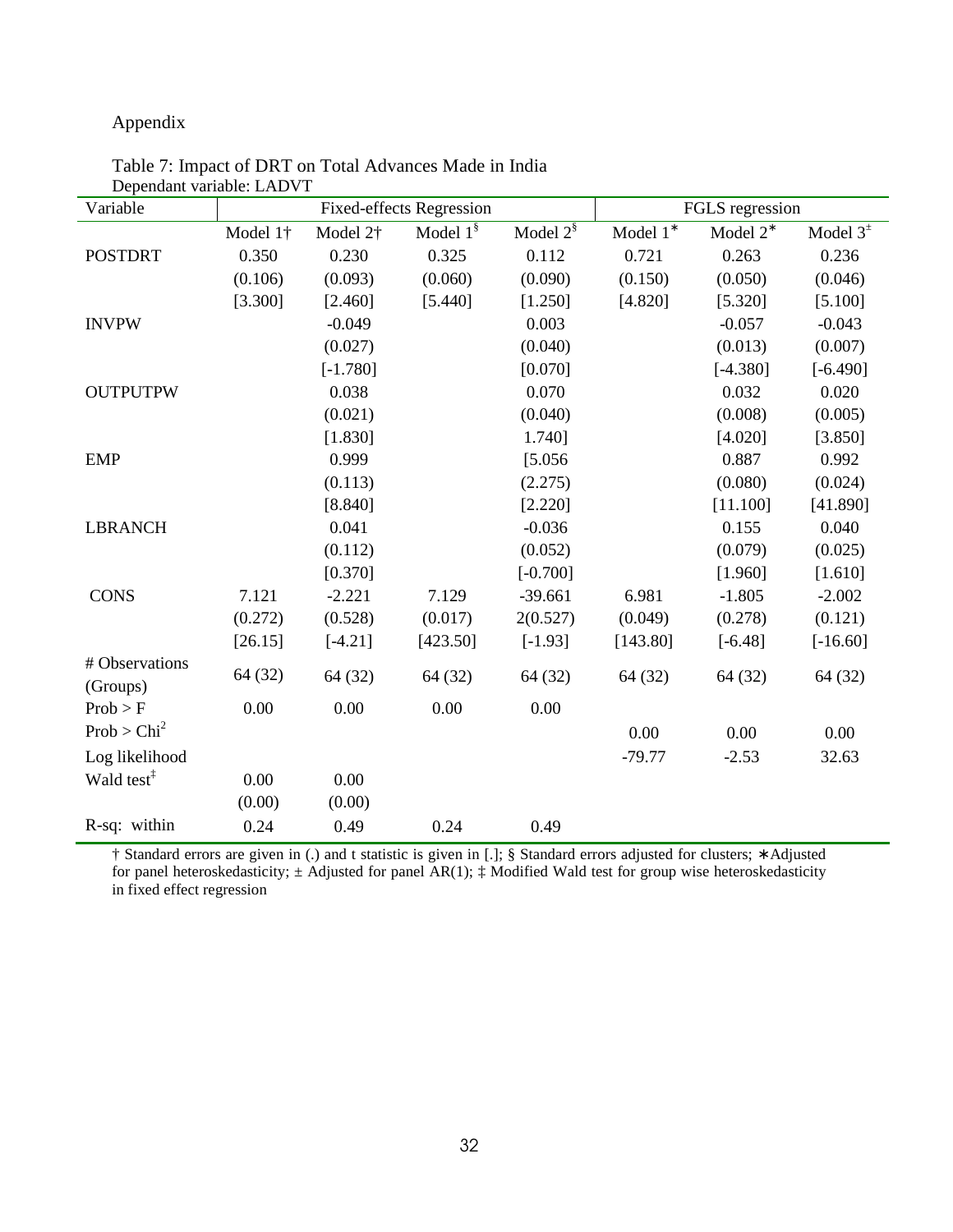| Беренчанг тагнале. Егичети<br>Variable |          |                      | <b>Fixed-effects Regression</b> |                         |             | FGLS regression |            |
|----------------------------------------|----------|----------------------|---------------------------------|-------------------------|-------------|-----------------|------------|
|                                        | Model 1† | Model 2 <sup>†</sup> | Model $1^{\$}$                  | Model $2^{\frac{8}{3}}$ | Model $1^*$ | Model $2^*$     | Model $3‡$ |
| <b>POSTDRT</b>                         | 0.551    | 0.356                | 0.443                           | 0.383                   | 0.756       | 0.247           | 0.493      |
|                                        | (0.262)  | (0.242)              | (0.259)                         | (0.397)                 | (0.138)     | (0.060)         | (0.190)    |
|                                        | [2.100]  | [1.470]              | [1.710]                         | [0.960]                 | [5.460]     | [4.140]         | [2.600]    |
| <b>INVPW</b>                           |          | $-0.113$             |                                 | $[-0.113]$              |             | $[-0.070]$      | $-0.128$   |
|                                        |          | (0.058)              |                                 | (0.114)                 |             | (0.019)         | (0.038)    |
|                                        |          | $[-1.970]$           |                                 | $[-0.990]$              |             | $[-3.770]$      | $[-3.380]$ |
| <b>OUTPUTPW</b>                        |          | 0.052                |                                 | 0.116                   |             | 0.025           | 0.072      |
|                                        |          | (0.045)              |                                 | (0.107)                 |             | (0.014)         | (0.036)    |
|                                        |          | [1.160]              |                                 | [1.080]                 |             | [1.760]         | [2.030]    |
| <b>LEMP</b>                            |          | 0.824                |                                 | $-0.859$                |             | 1.019           | 0.522      |
|                                        |          | (0.445)              |                                 | (5.566)                 |             | (0.183)         | (0.343)    |
|                                        |          | [1.850]              |                                 | $[-0.150]$              |             | [5.560]         | [1.520]    |
| <b>LBRANCH</b>                         |          | 0.127                |                                 | 2.417                   |             | $-0.005$        | 0.498      |
|                                        |          | (0.466)              |                                 | (2.494)                 |             | (0.197)         | (0.392)    |
|                                        |          | [0.270]              |                                 | [0.970]                 |             | $[-0.020]$      | [1.270]    |
| <b>CONS</b>                            | 5.055    | $-2.775$             | 5.095                           | $-2.542$                | 5.013       | $-3.682$        | $-2.521$   |
|                                        | (0.288)  | (1.311)              | (0.075)                         | (51.268)                | (0.053)     | (0.485)         | (0.596)    |
|                                        | [17.55]  | $[-2.12]$            | [67.72]                         | $[-0.05]$               | [93.78]     | $[-7.59]$       | $[-4.23]$  |
| # Observations                         | 62(31)   | 62(31)               | 62(31)                          | 62(31)                  | 62(31)      | 62(31)          | 62(31)     |
| (Groups)                               |          |                      |                                 |                         |             |                 |            |
| Prob > F                               | 0.112    | 0.34                 | 0.09                            | 0.00                    |             |                 |            |
| Prob > Chi <sup>2</sup>                |          |                      |                                 |                         | 0.00        | 0.00            | 0.00       |
| Log likelihood                         |          |                      |                                 |                         | $-78.68$    | $-20.45$        | $-55.59$   |
| Wald test <sup>‡</sup>                 | 0.00     | 0.00                 |                                 |                         |             |                 |            |
|                                        | (0.00)   | (0.00)               |                                 |                         |             |                 |            |
| R-sq: within                           | 0.08     | 0.19                 | 0.08                            | 0.19                    |             |                 |            |

Table 8:Impact of DRT on Bank Profit Dependant variable: LPROFIT

† Standard errors are given in (.) and t statistic is given in [.]; § Standard errors adjusted for clusters; ∗ Adjusted for panel heteroskedasticity;  $\pm$  Adjusted for panel AR(1);  $\pm$  Modified Wald test for group wise heteroskedasticity in fixed effect regression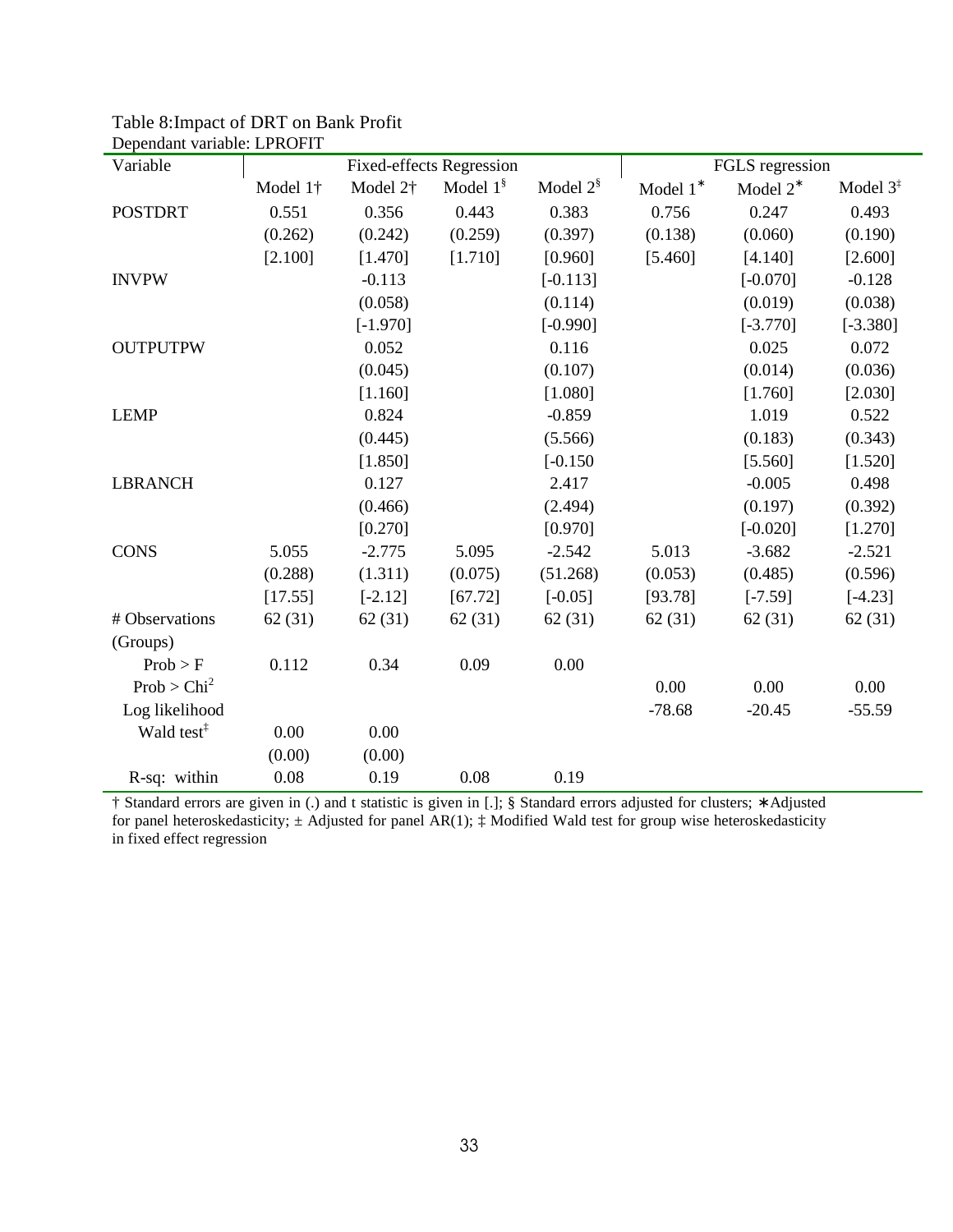| реренции танцию. Епут<br>Variable |          |                      |                          |                |          |                 |                      |
|-----------------------------------|----------|----------------------|--------------------------|----------------|----------|-----------------|----------------------|
|                                   |          |                      | Fixed-effects Regression |                |          | FGLS regression |                      |
|                                   | Model 1† | Model 2 <sup>+</sup> | Model $1^{\frac{8}{3}}$  | Model $2^{\S}$ | Model 1* | Model $2^*$     | Model $3^{\ddagger}$ |
| <b>POSTDRT</b>                    | 0.593    | 0.382                | 0.559                    | 0.267          | 0.827    | 0.382           | 0.393                |
|                                   | (0.130)  | (0.104)              | (0.074)                  | (0.111)        | (0.118)  | (0.050)         | (0.032)              |
|                                   | [4.560]  | [3.690]              | [7.530]                  | [2.420]        | [6.980]  | [7.660]         | [12.120]             |
| <b>INVPW</b>                      |          | $-0.017$             |                          | $-0.021$       |          | $-0.016$        | $-0.015$             |
|                                   |          | (0.022)              |                          | (0.055)        |          | (0.018)         | (0.004)              |
|                                   |          | $[-0.780]$           |                          | $[-0.380]$     |          | $[-0.860]$      | $[-3.760]$           |
| <b>OUTPUTPW</b>                   |          | 0.015                |                          | 0.129          |          | 0.024           | 0.010                |
|                                   |          | (0.017)              |                          | (0.081)        |          | (0.014)         | (0.005)              |
|                                   |          | [0.890]              |                          | [1.600]        |          | [1.750]         | [2.090]              |
| <b>LEMP</b>                       |          | 0.891                |                          | 2.897          |          | 0.966           | 0.889                |
|                                   |          | (0.101)              |                          | 2.715          |          | (0.053)         | (0.020)              |
|                                   |          | [8.840]              |                          | [1.070]        |          | [18.160]        | [44.120]             |
| <b>LBRANCH</b>                    |          | 0.103                |                          | 0.009          |          | 0.048           | 0.105                |
|                                   |          | (0.107)              |                          | (0.058)        |          | (0.056)         | (0.022)              |
|                                   |          | [0.960]              |                          | [0.150]        |          | [0.860]         | [4.770]              |
| <b>CONS</b>                       | 7.016    | $-1.817$             | 7.026                    | $-21.233$      | 6.947    | $-2.341$        | $-1.771$             |
|                                   | (0.235)  | (0.416)              | (0.022)                  | (24.763)       | (0.076)  | (0.254)         | (0.109)              |
|                                   | [29.82]  | $[-4.37]$            | [326.12]                 | $[-0.860]$     | [91.86]  | $[-9.22]$       | $[-16.32]$           |
| # Observations                    | 60(30)   | 60(30)               | 60(30)                   | 60(30)         | 60(30)   | 60(30)          | 60(30)               |
| (Groups)                          |          |                      |                          |                |          |                 |                      |
| Prob > F                          | 0.112    | 0.34                 | 0.09                     | 0.00           |          |                 |                      |
| Prob > Chi <sup>2</sup>           |          |                      |                          |                | 0.00     | 0.00            | 0.00                 |
| Log likelihood                    |          |                      |                          |                | $-76.51$ | $-.72$          | 47.94                |
| Wald test <sup>‡</sup>            | 0.00     | 0.00                 |                          |                |          |                 |                      |
|                                   | (0.00)   | (0.00)               |                          |                |          |                 |                      |
| R-sq: within                      | 0.38     | 0.58                 | 0.38                     | 0.58           |          |                 |                      |

Table 9 Impact of DRT on Bank Investment in India Dependant variable: LINV

† Standard errors are given in (.) and t statistic is given in [.]; § Standard errors adjusted for clusters; ∗ Adjusted for panel heteroskedasticity;  $\pm$  Adjusted for panel AR(1);  $\pm$  Modified Wald test for group wise heteroskedasticity in fixed effect regression